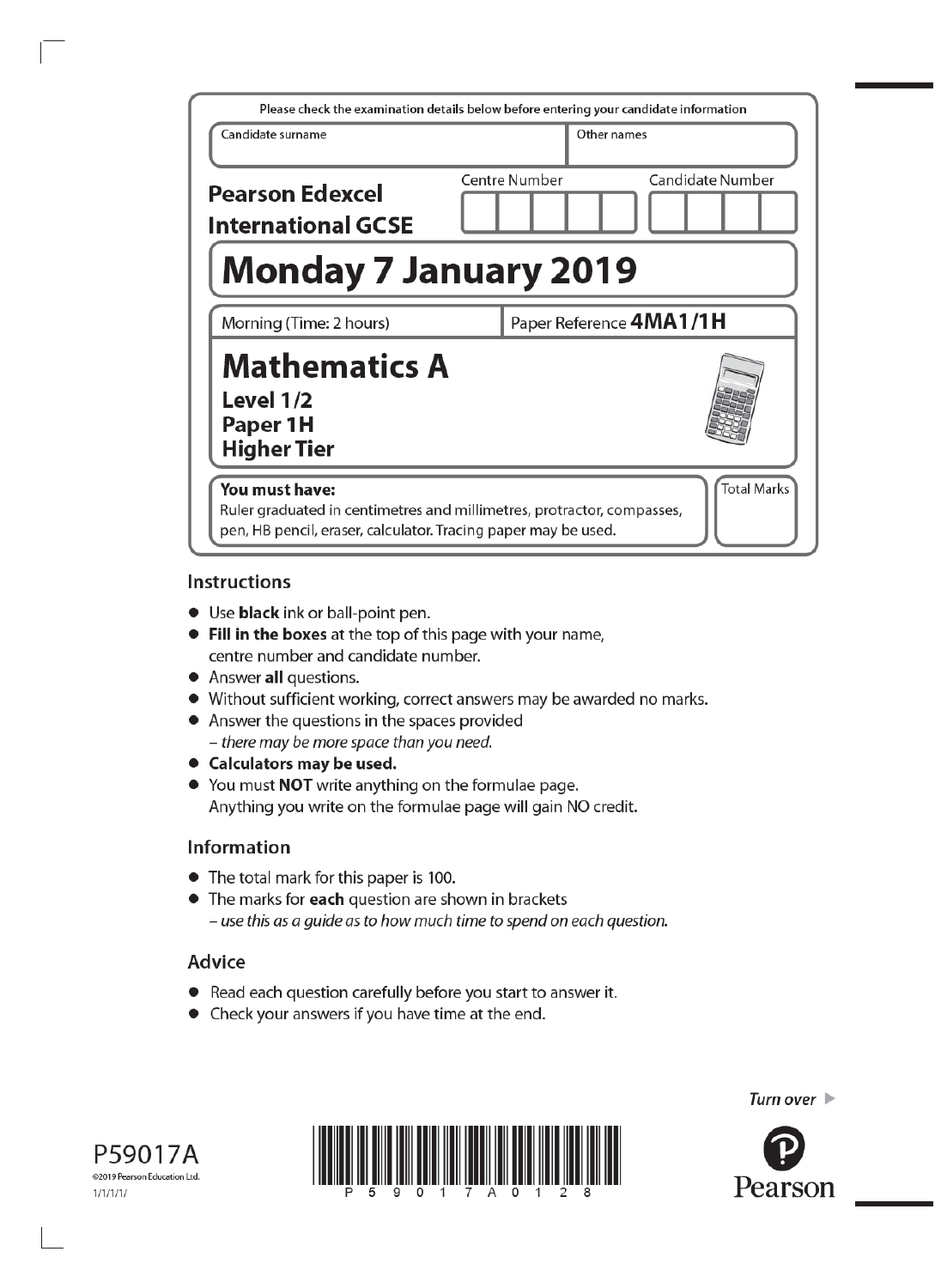

**DO NOT WRITE IN THIS AREA DO NOT WRITE IN THIS AREA DO NOT WRITE IN THIS AREA**

**SOLONOMER LETTERS** 

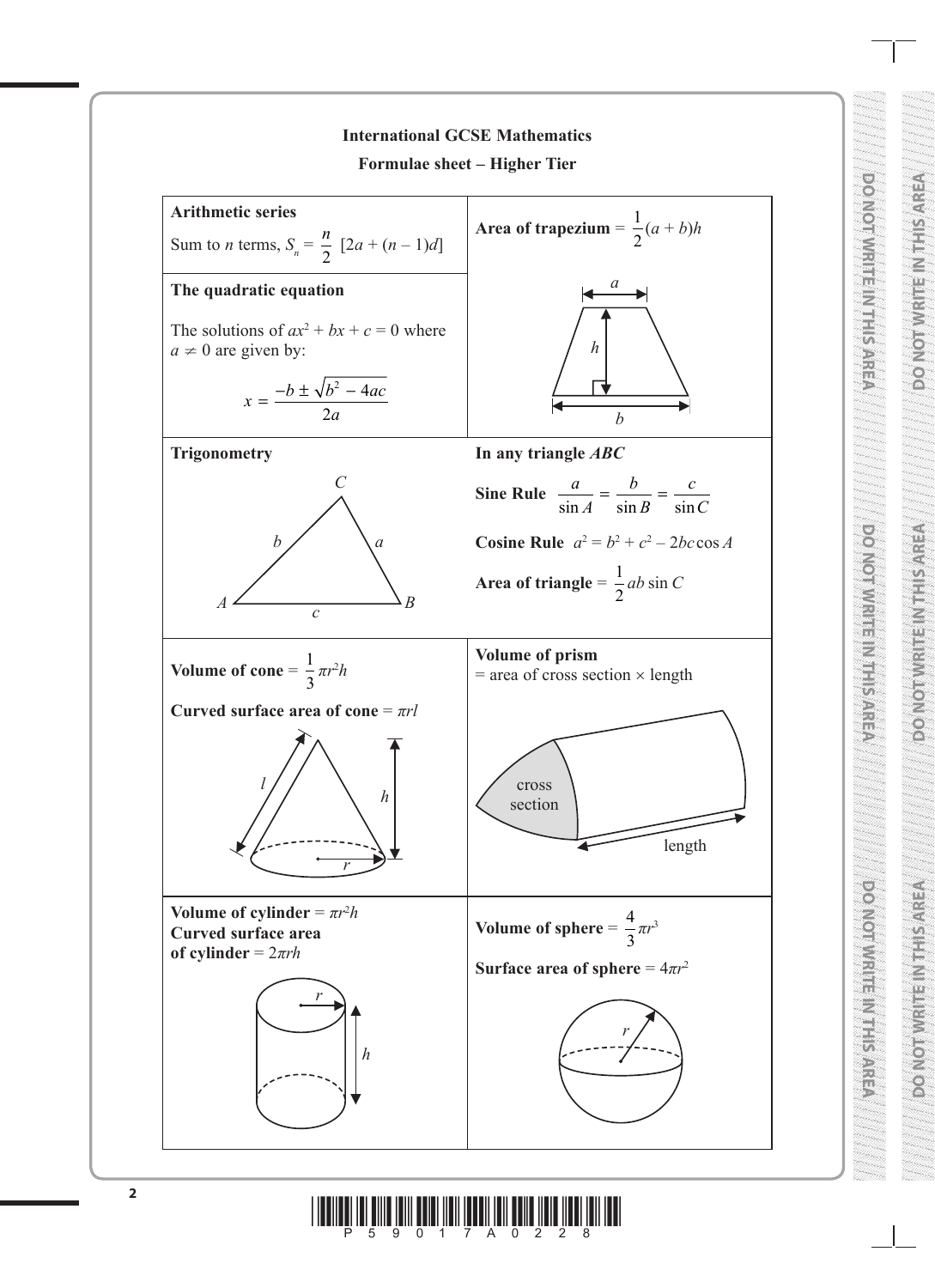**Write your answers in the spaces provided.**

**You must write down all the stages in your working.**

**1** (a) Factorise fully 4*p* + 6*pq*

**DO NOT WRITE IN THE INTERNATIONAL PROPERTY OF A REAL PROPERTY OF A REAL PROPERTY OF A REAL PROPERTY OF A REAL** 

VENUS PREFIGURES (

**DO NOT WRITE IN THIS AREA**

**DO NOT WRITE IN THIS AREA AREA AREA AREA AREA DO NOT WRITE IN THIS AREA ARE** 

 $(8)$ 

**DO NOT WRITE IN THIS AREA**

po Nomina Esta SARSO

(b) Expand and simplify  $(e + 3)(e - 5)$ 

**(2)**

**(2)**

Show clear algebraic working.

5

(c) Solve  $y = \frac{2y+1}{5}$ 

 $y =$ 

**(Total for Question 1 is 7 marks)**



**(3)**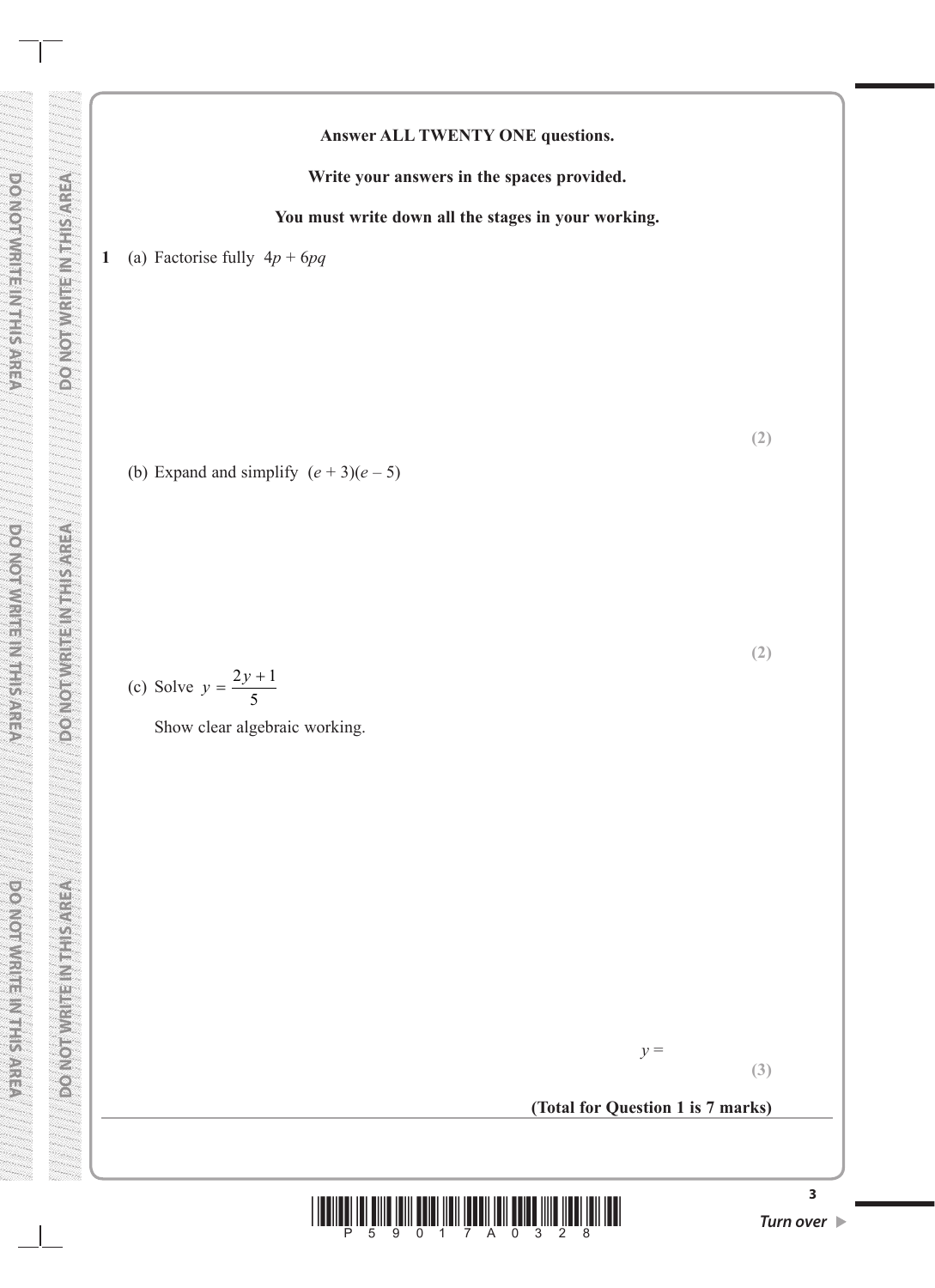

**DO NOT WRITE IN THE INTERNATIONAL PROPERTY AND INTERNATIONAL PROPERTY AND INTERNATIONAL PROPERTY AND INTERNATIONAL PROPERTY AND INTERNATIONAL PROPERTY AND INTERNATIONAL PROPERTY AND INTERNATIONAL PROPERTY AND INTERNATIONA** 

Value of the property of the state of the

**DONOT WRITEINER IS AREA** 

**DO NOT WRITE IN THE INTERNATIONAL PROPERTY AREA** 

**DO NOT WRITE IN THIS AREA DO NOT WRITE IN THIS AREA DO NOT WRITE IN THIS AREA**

**BOINOTNIRITEDNE SONIEN** 

**DO NOT WRITE IN THIS AREA**

**BOILER TERRESTIVES** 

 $\frac{1}{2}$  and  $\frac{2}{3}$  and  $\frac{2}{3}$  and  $\frac{2}{3}$  and  $\frac{2}{3}$  and  $\frac{2}{3}$  and  $\frac{2}{3}$  and  $\frac{2}{3}$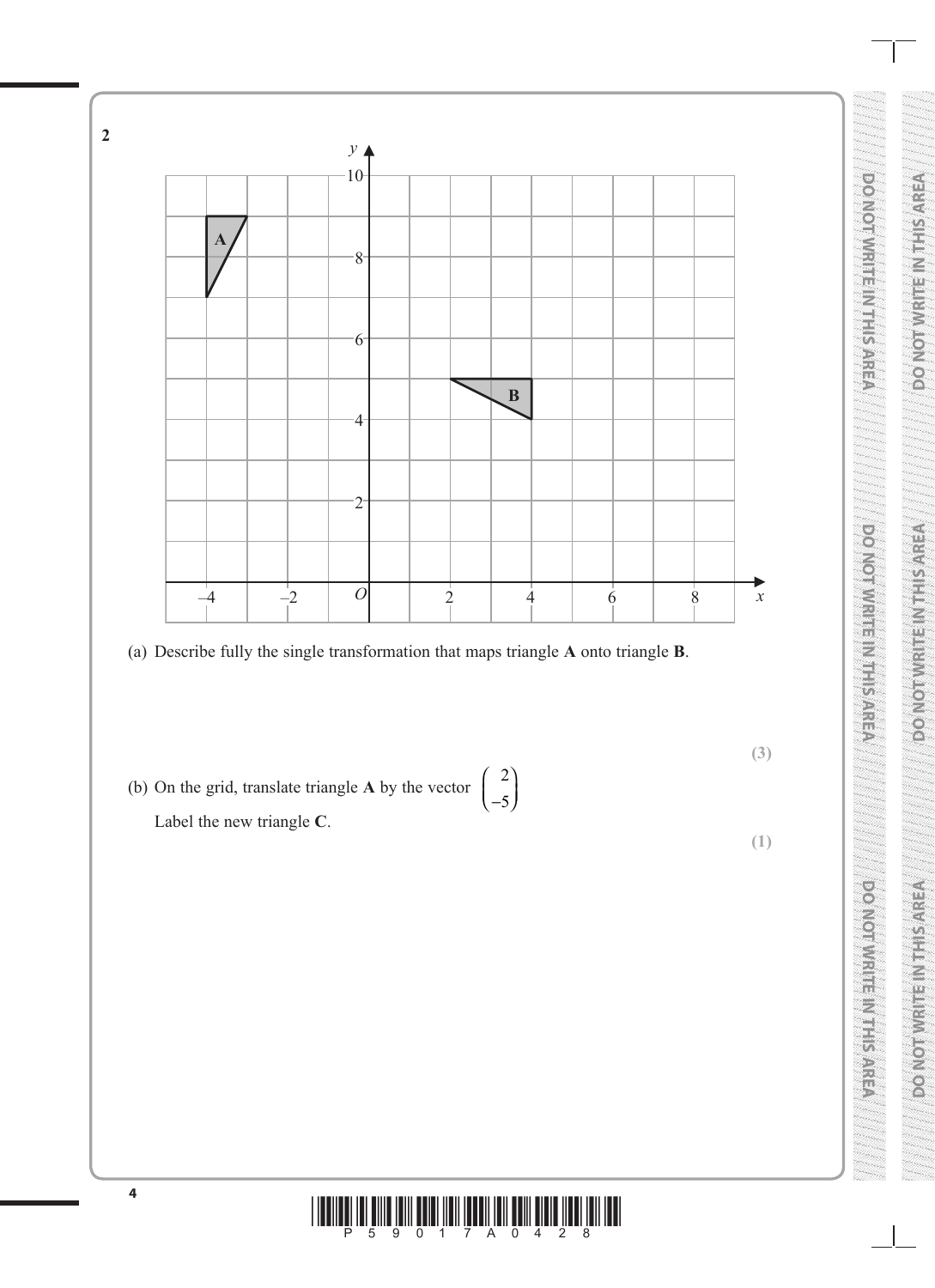

**DO NOT WRITE IN THIS AREA** 

**DO NOT WRITE NTHIS AREA** 

**ASSASSET VISION OF DO** 

DO NOT WASTE INSTRISAREA

DO NOTWRITE NUTISAREA

DO NOT WRITE IN THIS AREA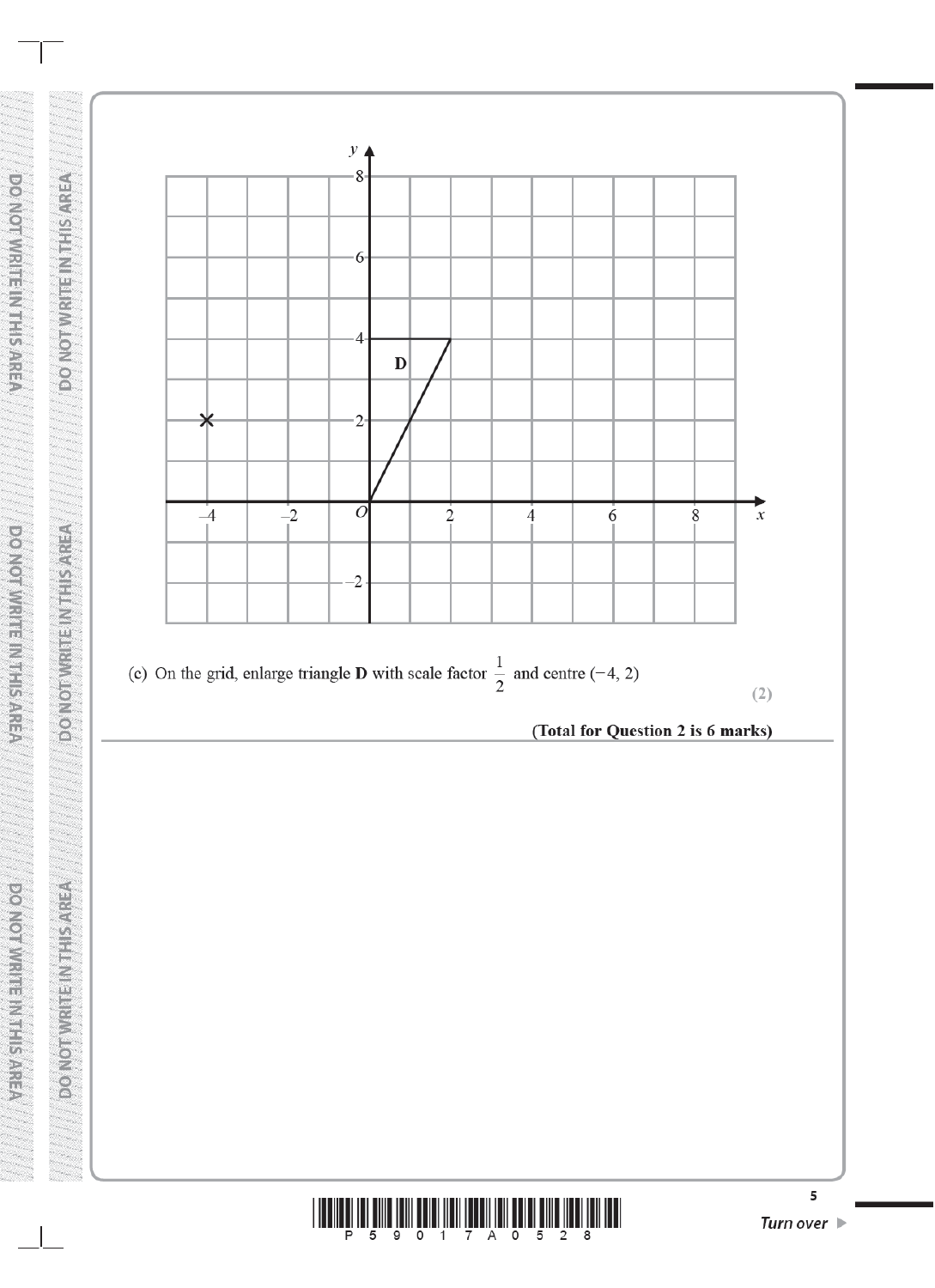$\mathbf{3}$ Here is a biased 5-sided spinner.



When the spinner is spun, it can land on red, blue, green, brown or yellow.

The table gives the probabilities that the spinner lands on red or on blue or on green.

| Colour      | red  | blue | green | brown | yellow |
|-------------|------|------|-------|-------|--------|
| Probability | 0.15 | 0.26 | 0.33  |       |        |

When the spinner is spun once, the probability that the spinner lands on brown is 0.06 more than the probability that the spinner lands on yellow.

Jenine spins the spinner 150 times.

Work out an estimate for the number of times the spinner lands on yellow.

(Total for Question 3 is 4 marks)

**DO NOT WISHERN HERS AREA** 

**DO NOTIVIALE NUMBER** 

**RESERVED CENTRO VOLUME** 

**DONOTHENT RESERVE** 

*CENTSI-LINEIR MALON OG* 

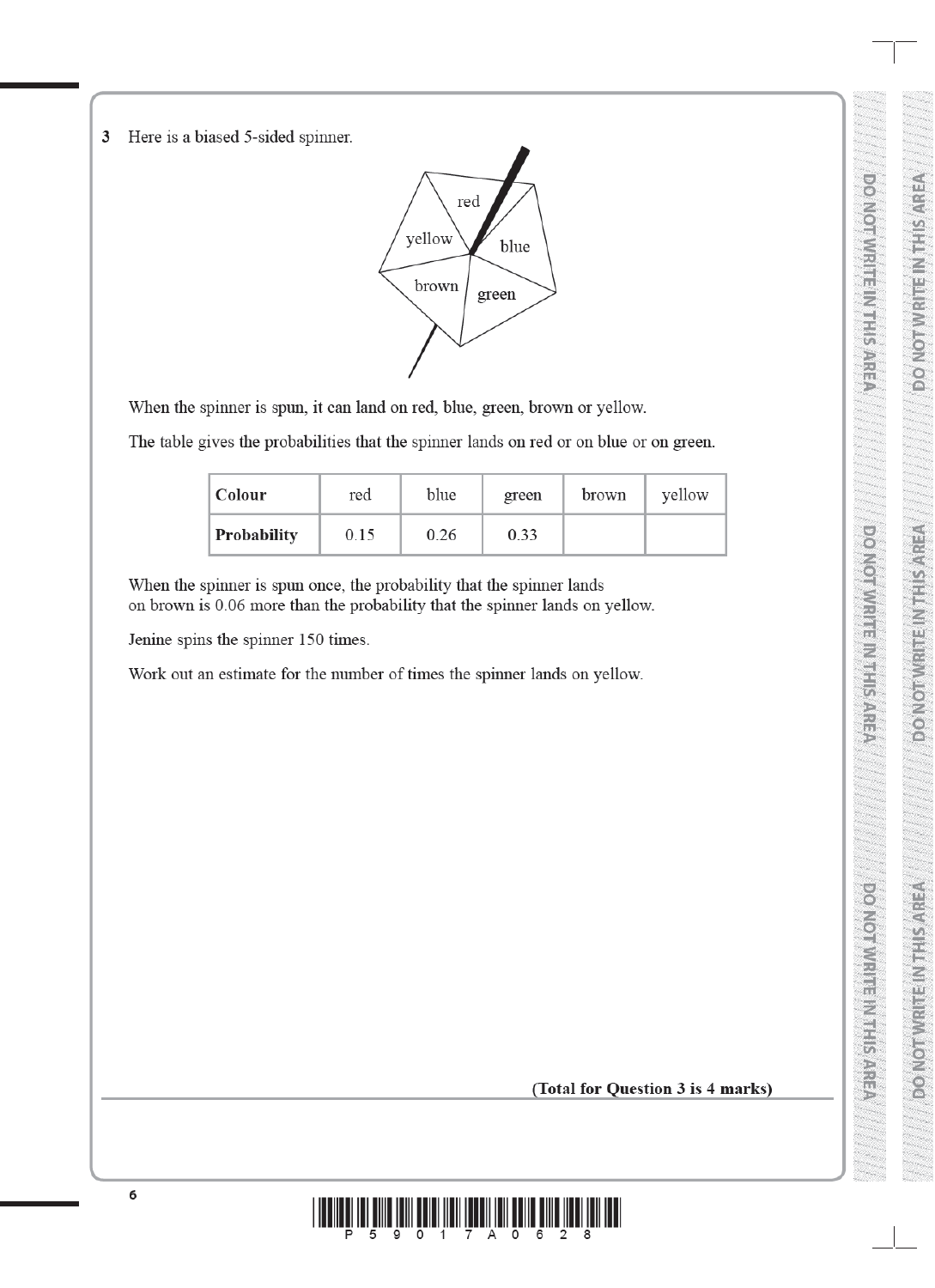**4** The table gives information about the price of gold.

**DO NOT WRITE IN THE INTERNATIONAL PROPERTY OF A REAL PROPERTY OF A REAL PROPERTY OF A REAL PROPERTY OF A REAL** 

**POISE ESPECIES** 

 $\begin{bmatrix} 1 \\ 0 \\ 0 \\ 0 \end{bmatrix}$ 

**DO NOT WRITE IN THIS AREA**

**DO NOT WRITE IN THIS AREA AREA AREA AREA AREA DO NOT WRITE IN THIS AREA ARE** 

**DO NOT WRITE IN THIS AREA**

|                                         | 1st February 2016 | 1st March 2016 |
|-----------------------------------------|-------------------|----------------|
| Price of one ounce of<br>gold (dollars) | 1126.50           | 1236.50        |

(a) Work out the percentage increase in the price of gold between 1st February 2016 and 1st March 2016

Give your answer correct to 3 significant figures.

**(3)**

 $\frac{0}{0}$ 

The price of one ounce of gold on 1st February 2016 was 1126.50 dollars. The price of gold increased by 19% from 1st February 2016 to 1st July 2016

(b) Work out the price of one ounce of gold on 1st July 2016 Give your answer correct to the nearest dollar.

dollars

**(3)**

**(Total for Question 4 is 6 marks)**

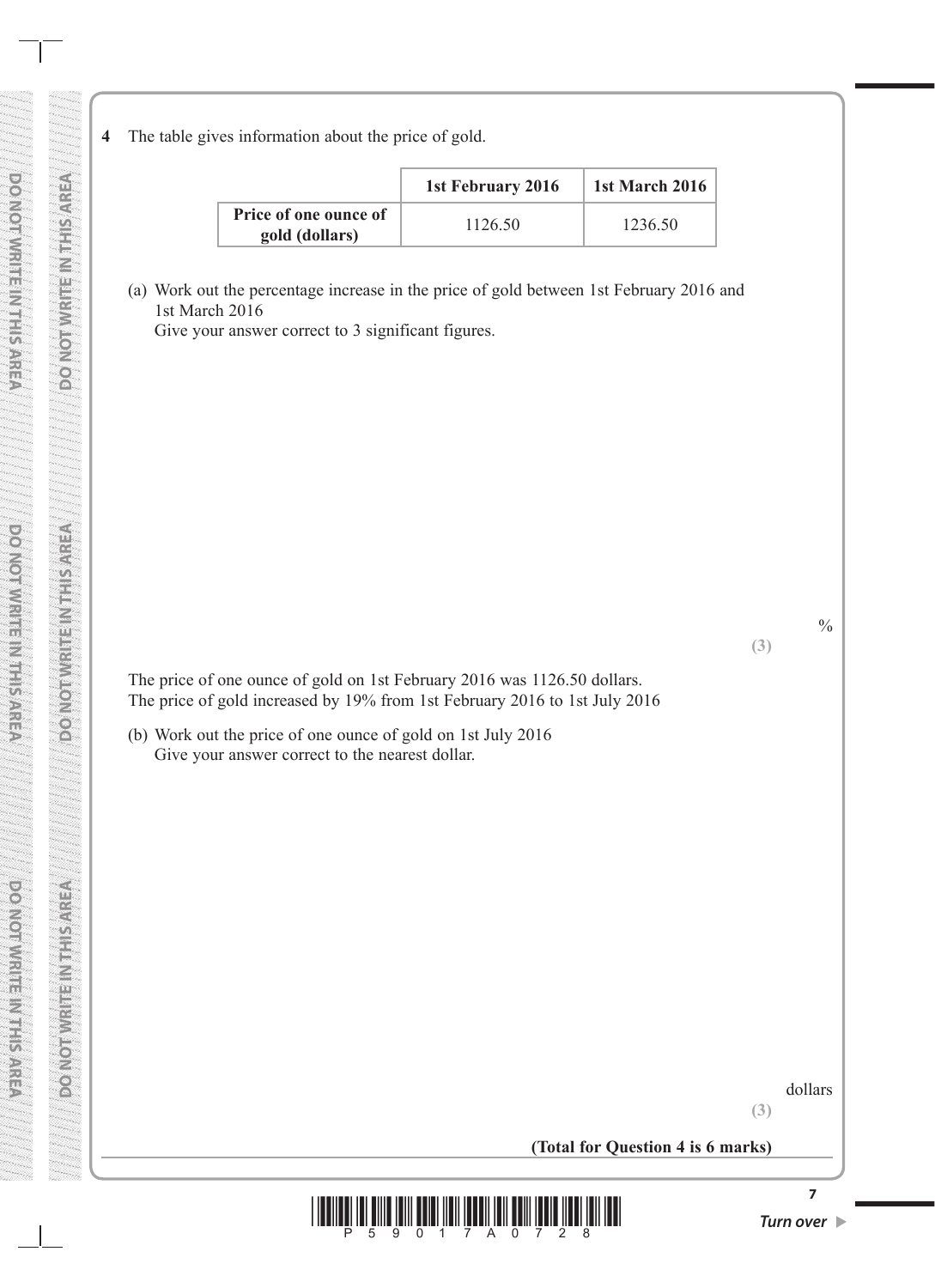Diagram **NOT** accurately drawn  $(4x + 15)^{c}$ *B A D C E F*  $(30x - 5)°$  $(20x + 45)$ ° *BCD* and *AFE* are straight lines. Show that *BCD* is parallel to *AFE*. Give reasons for your working.

**(Total for Question 5 is 5 marks)**

**DO NOT WRITE IN THE INTERNATIONAL PROPERTY AND INTERNATIONAL PROPERTY AND INTERNATIONAL PROPERTY AND INTERNATIONAL PROPERTY AND INTERNATIONAL PROPERTY AND INTERNATIONAL PROPERTY AND INTERNATIONAL PROPERTY AND INTERNATIONA** 

**VERVER NEED ARE MARGNOGE** 

**POLONIA PROVIDED AND CONCRETE** 

**DO NOT WRITE IN THE INTERNATIONAL PROPERTY AREA** 

**DO NOT WRITE IN THIS AREA DO NOT WRITE IN THIS AREA DO NOT WRITE IN THIS AREA**

**VERVICE MIRRIERING ON CO** 

**DO NOT WRITE IN THIS AREA**

**FERMANE MENTENTO** 

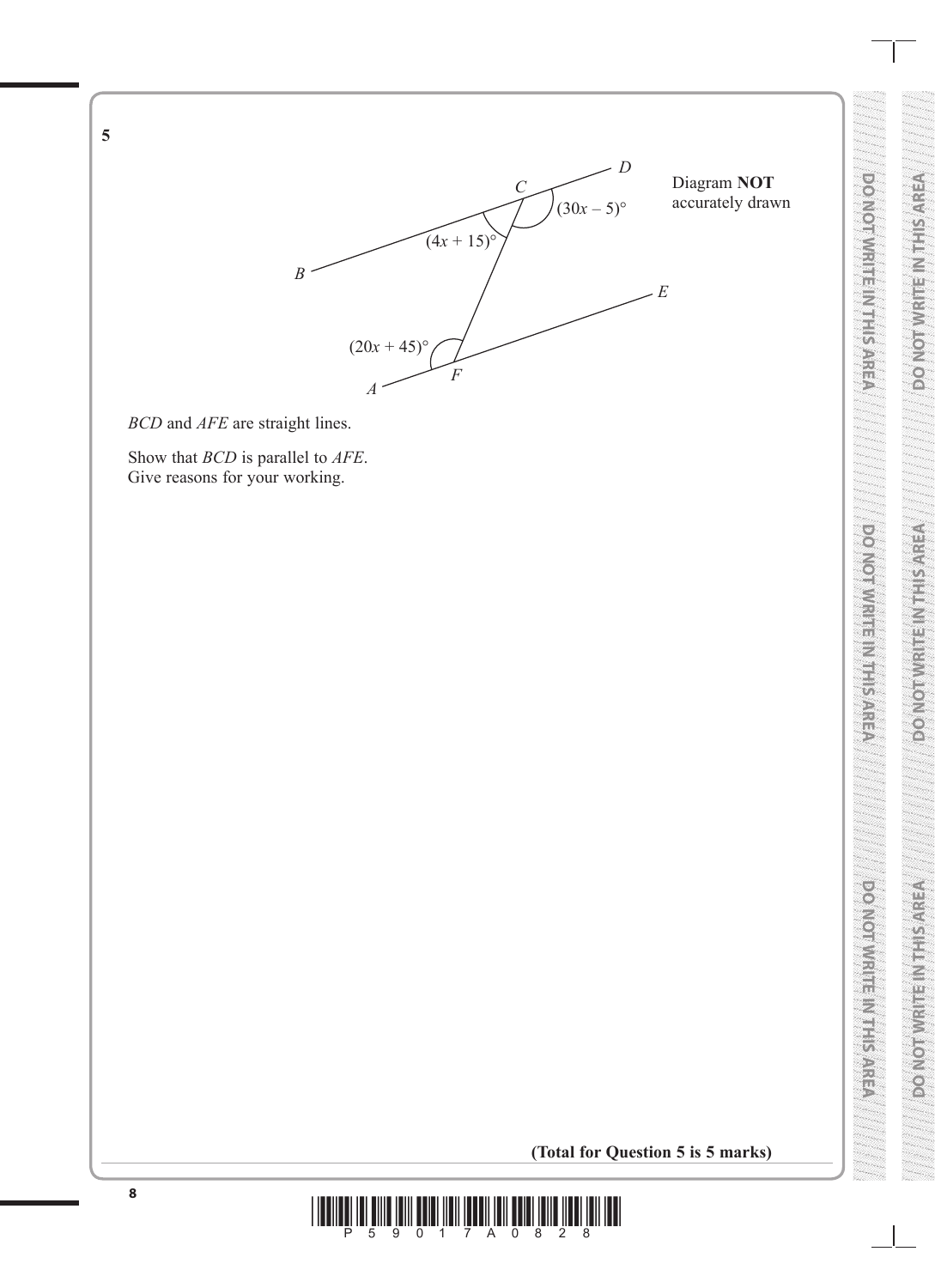**6** (a) Complete the table of values for  $y = x^2 - 5x + 6$ 

**DO NOT WRITE IN THE INTERNATIONAL PROPERTY IN THE INTERNATIONAL PROPERTY IN THE INTERNATIONAL PROPERTY IN THE** 

**DO NOINVIRIENTES AREA** 

**BOATORY HERE ARE SOLUTION** 

**DO NOT WRITE IN THIS AREA**

**DO NOTIVIALE NATIONALE** 

**DO NOT WRITE IN THIS AREA AREA AREA AREA AREA DO NOT WRITE IN THIS AREA ARE** 

**FOR SERVICE AND CONTROL** 

**DO NOT WRITE IN THIS AREA**

portomity is the province.

 $(8)$ 

| $\mathcal{X}$ |  | $\overline{\phantom{a}}$ | $\begin{array}{ccc} \begin{array}{ccc} \end{array} & \begin{array}{ccc} \end{array} & \begin{array}{ccc} \end{array} & \begin{array}{ccc} \end{array}$ |  |
|---------------|--|--------------------------|--------------------------------------------------------------------------------------------------------------------------------------------------------|--|
|               |  |                          |                                                                                                                                                        |  |

**(1)**

(b) On the grid, draw the graph of  $y = x^2 - 5x + 6$  for  $0 \le x \le 5$ 



(c) By drawing a suitable straight line on the grid, find estimates for the solutions of the equation

$$
x^2 - 5x = x - 7
$$

**(3)**

**(Total for Question 6 is 6 marks)**

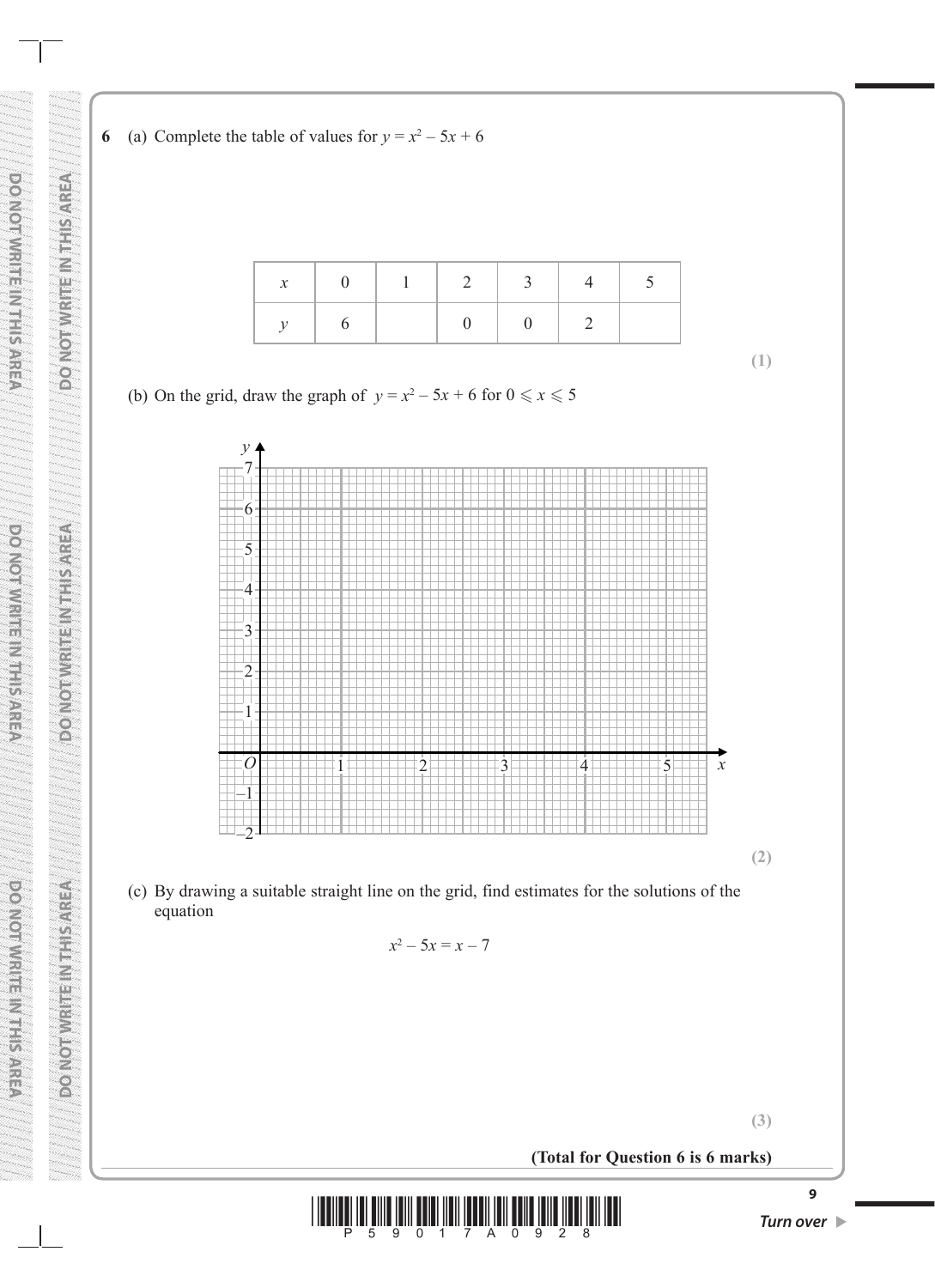7 The table shows the volumes, in km<sup>3</sup>, of four oceans.

| Ocean          | Volume $(km^3)$      |
|----------------|----------------------|
| Arctic Ocean   | $1.88 \times 10^{7}$ |
| Atlantic Ocean | $3.10 \times 10^{8}$ |
| Indian Ocean   | $2.64 \times 10^8$   |
| Southern Ocean | $7.18 \times 10^{7}$ |

(a) Write  $7.18 \times 10^7$  as an ordinary number.

(b) Calculate the total volume of these four oceans.

 $km<sup>3</sup>$ **(2)**

**(1)**

**DO NOT WRITE IN THE INTERNATIONAL PROPERTY AND INTERNATIONAL PROPERTY AND INTERNATIONAL PROPERTY AND INTERNATIONAL PROPERTY AND INTERNATIONAL PROPERTY AND INTERNATIONAL PROPERTY AND INTERNATIONAL PROPERTY AND INTERNATIONA** 

**DONOTHING MEDICA** 

**BUCK COMPANY AND A PROPERTY OF STATES OF STATES AND RESIDENCE** 

**DO NOT WRITE IN THE INTERNATIONAL PROPERTY AREA** 

**DO NOT WRITE IN THIS AREA DO NOT WRITE IN THIS AREA DO NOT WRITE IN THIS AREA**

**TENNES REAL SERVICES** 

**DO NOT WRITE IN THIS AREA**

**SECTIONS RESPECTED** 

**POSTAGE AND ARRANGEMENT COMPANY** 

The volume of the South China Sea is  $9880000 \text{ km}^3$ 

(c) Write 9880 000 in standard form.

**(1)**

## **(Total for Question 7 is 4 marks)**

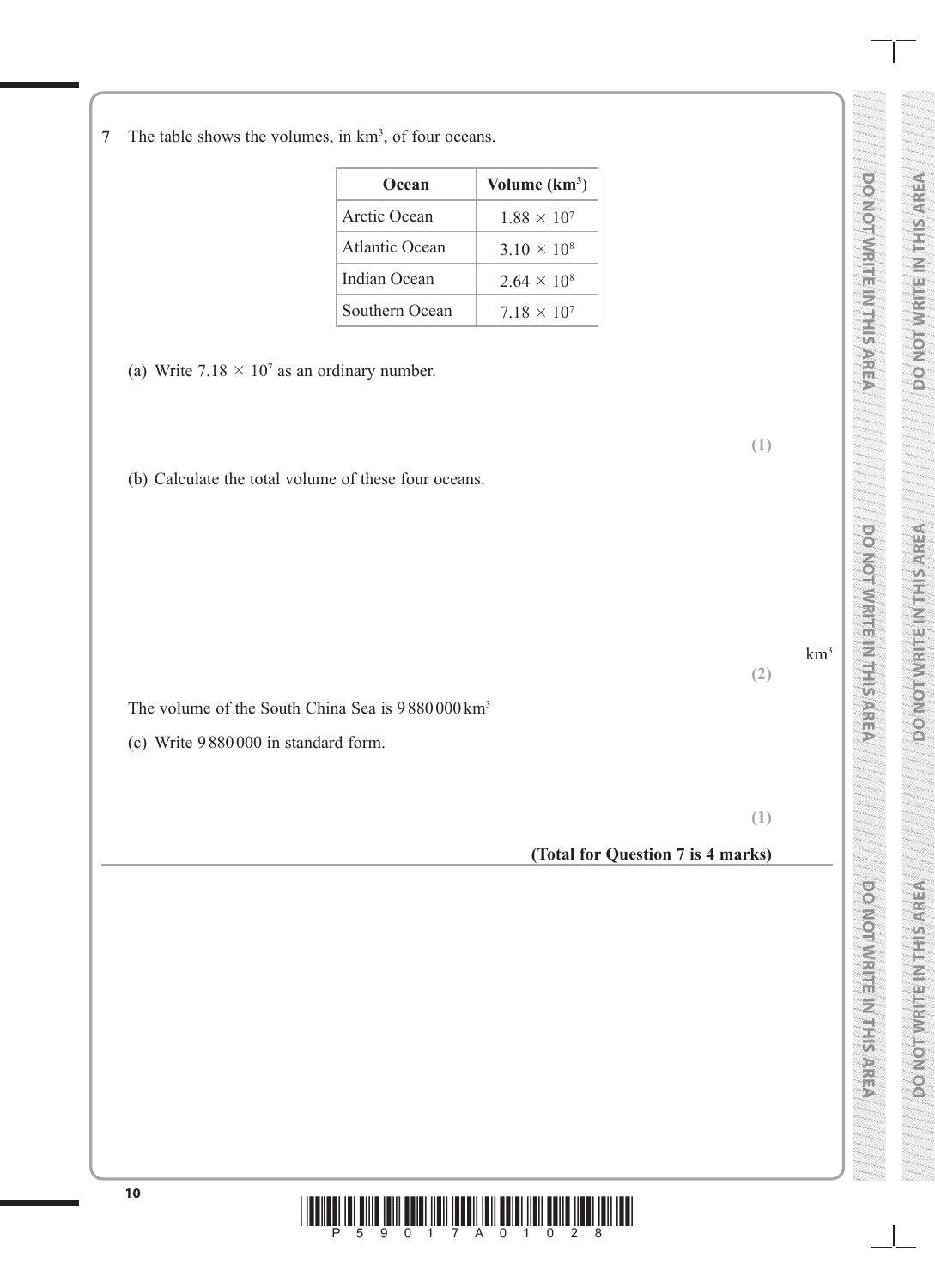**8** The diagram shows an isosceles triangle.



The area of the triangle is  $12 \text{ cm}^2$ 

**DO NOT WRITE IN THE INTERNATIONAL PROPERTY IN THE INTERNATIONAL PROPERTY IN THE INTERNATIONAL PROPERTY IN THE** 

**PONOMNISHES AREA** 

**Activity and Manufacture** 

**DO NOT WRITE IN THIS AREA**

power weinger was sproken

**DO NOT WRITE IN THIS AREA AREA AREA AREA AREA DO NOT WRITE IN THIS AREA ARE** 

**FOR SERVICE AND CONTROL** 

**DO NOT WRITE IN THIS AREA**

**DOMORATIES AND SALE** 

**VECTIVES** IN EXTREMEDIATORS

Work out the perimeter of the triangle. Give your answer correct to 3 significant figures.

cm

**(Total for Question 8 is 4 marks)**

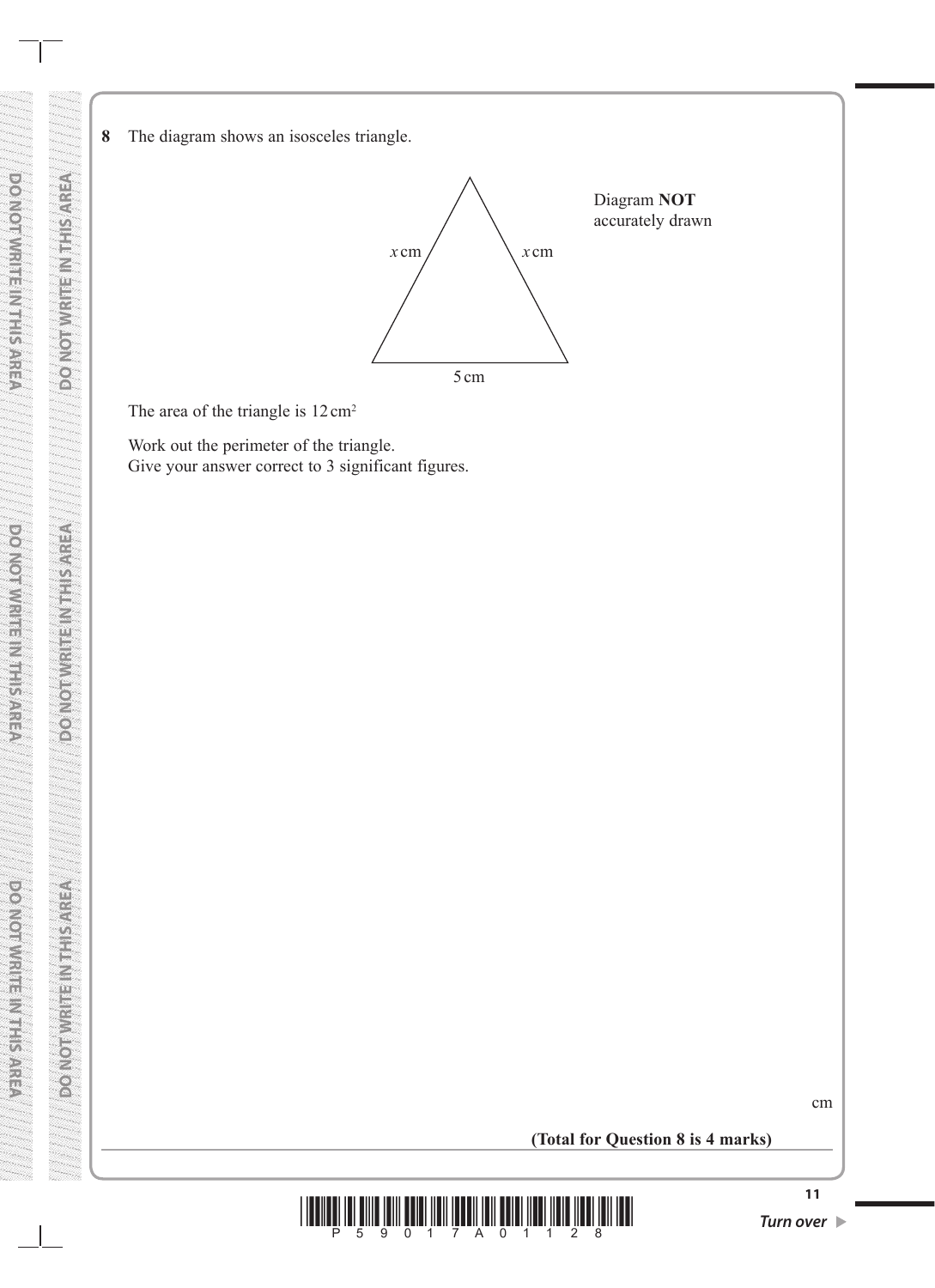**9** The table shows information about the speeds of 60 cycles.

| Speed (s km/h)        | <b>Frequency</b> |
|-----------------------|------------------|
| $0 < s \leqslant 10$  | 3                |
| $10 < s \leqslant 20$ | 16               |
| $20 < s \leqslant 30$ | 24               |
| $30 < s \leqslant 40$ | 10               |
| $40 < s \leqslant 50$ | 5                |
| $50 < s \leqslant 60$ | $\mathfrak{D}$   |

(a) Complete the cumulative frequency table.

| Speed (s km/h)       | <b>Cumulative</b><br>frequency |
|----------------------|--------------------------------|
| $0 < s \leqslant 10$ |                                |
| $0 < s \leqslant 20$ |                                |
| $0 < s \leqslant 30$ |                                |
| $0 < s \leqslant 40$ |                                |
| $0 < s \leqslant 50$ |                                |
| $0 < s \leqslant 60$ |                                |

**(1)**

**DO NOT WRITE IN THE INTERNATIONAL PROPERTY AND INTERNATIONAL PROPERTY AND INTERNATIONAL PROPERTY AND INTERNATIONAL PROPERTY AND INTERNATIONAL PROPERTY AND INTERNATIONAL PROPERTY AND INTERNATIONAL PROPERTY AND INTERNATIONA** 

**Matures I and Elisabeth Contract** 

**DONOMIA REPORT OF SANDO** 

**DO NOT WRITE IN THE INTERNATIONAL PROPERTY AREA** 

porvey frances and the service

**DO NOT WRITE IN THIS AREA DO NOT WRITE IN THIS AREA DO NOT WRITE IN THIS AREA**

**EDICINIES** EN NEUROLOGI

**DO NOT WRITE IN THIS AREA**

**BOOK REAL AND REAL PROPERTY** 

**<sup>12</sup>** \*P59017A01228\*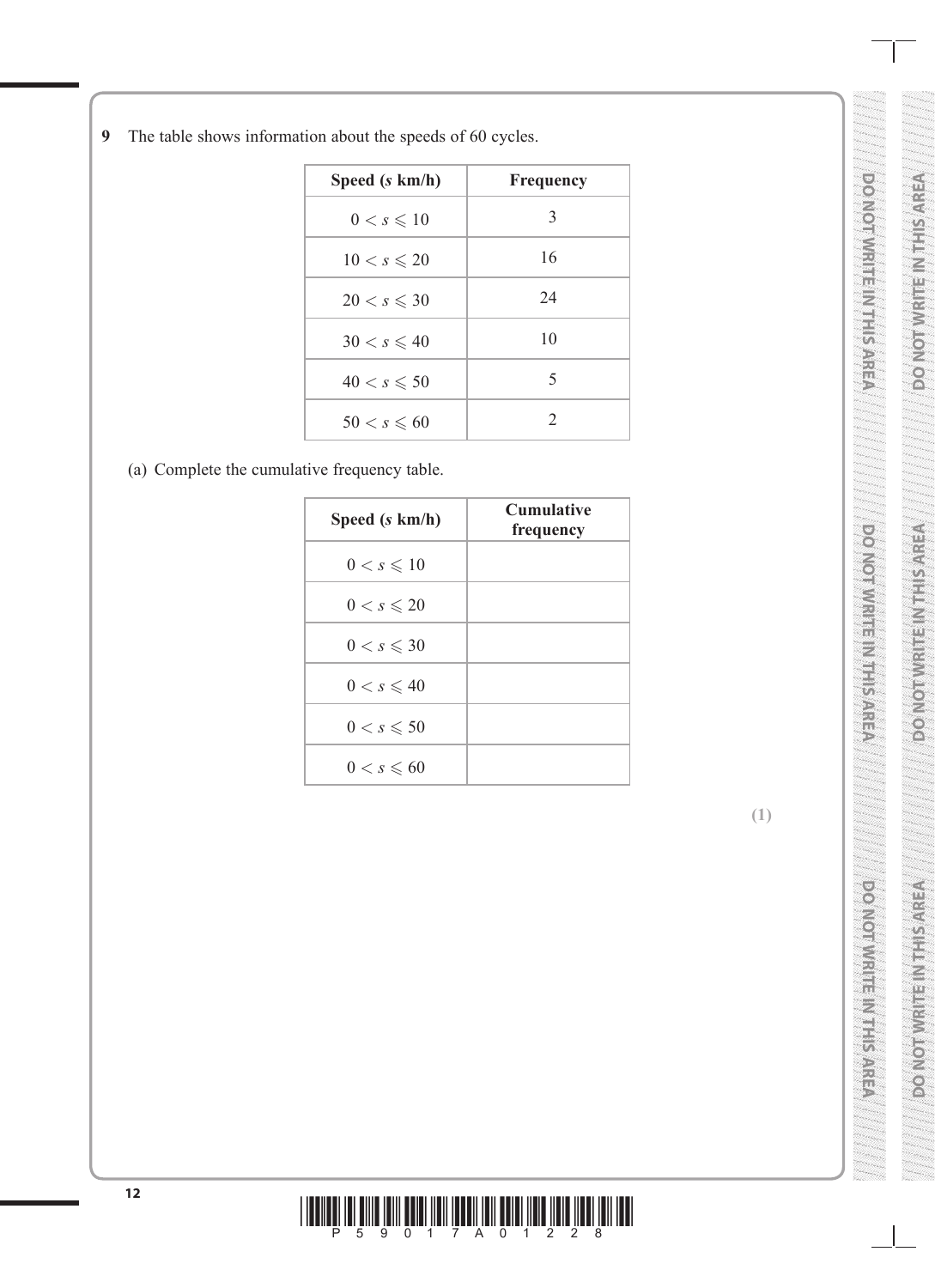

**DO NOT WRITE IN THE INTERNATIONAL PROPERTY IN THE INTERNATIONAL PROPERTY IN THE INTERNATIONAL PROPERTY IN THE** 

**POINT AND AND AND AND AND AND AND A** 

**DO NOT WRITE IN THIS AREA**

**DO NOT WRITE IN THIS AREA**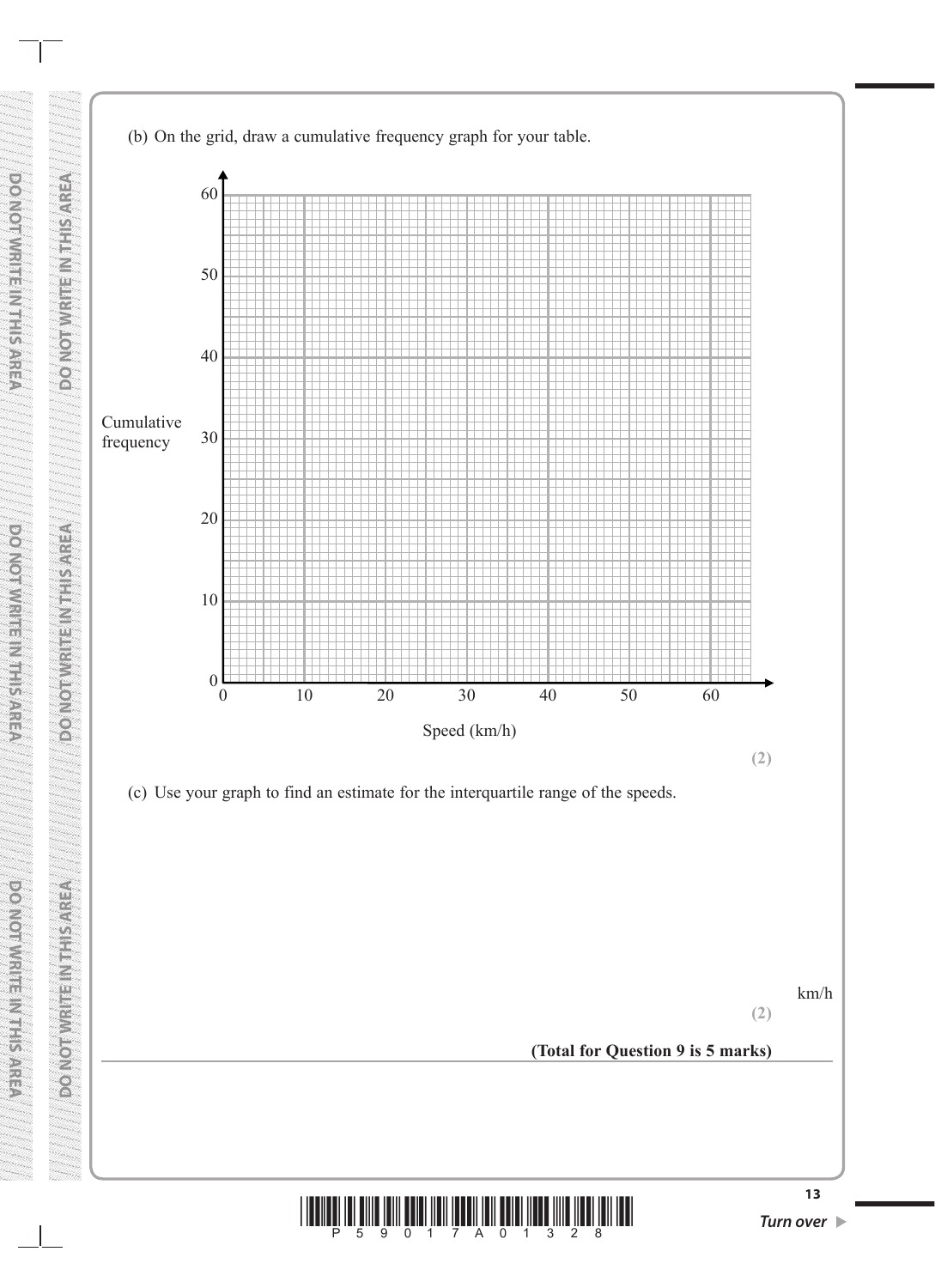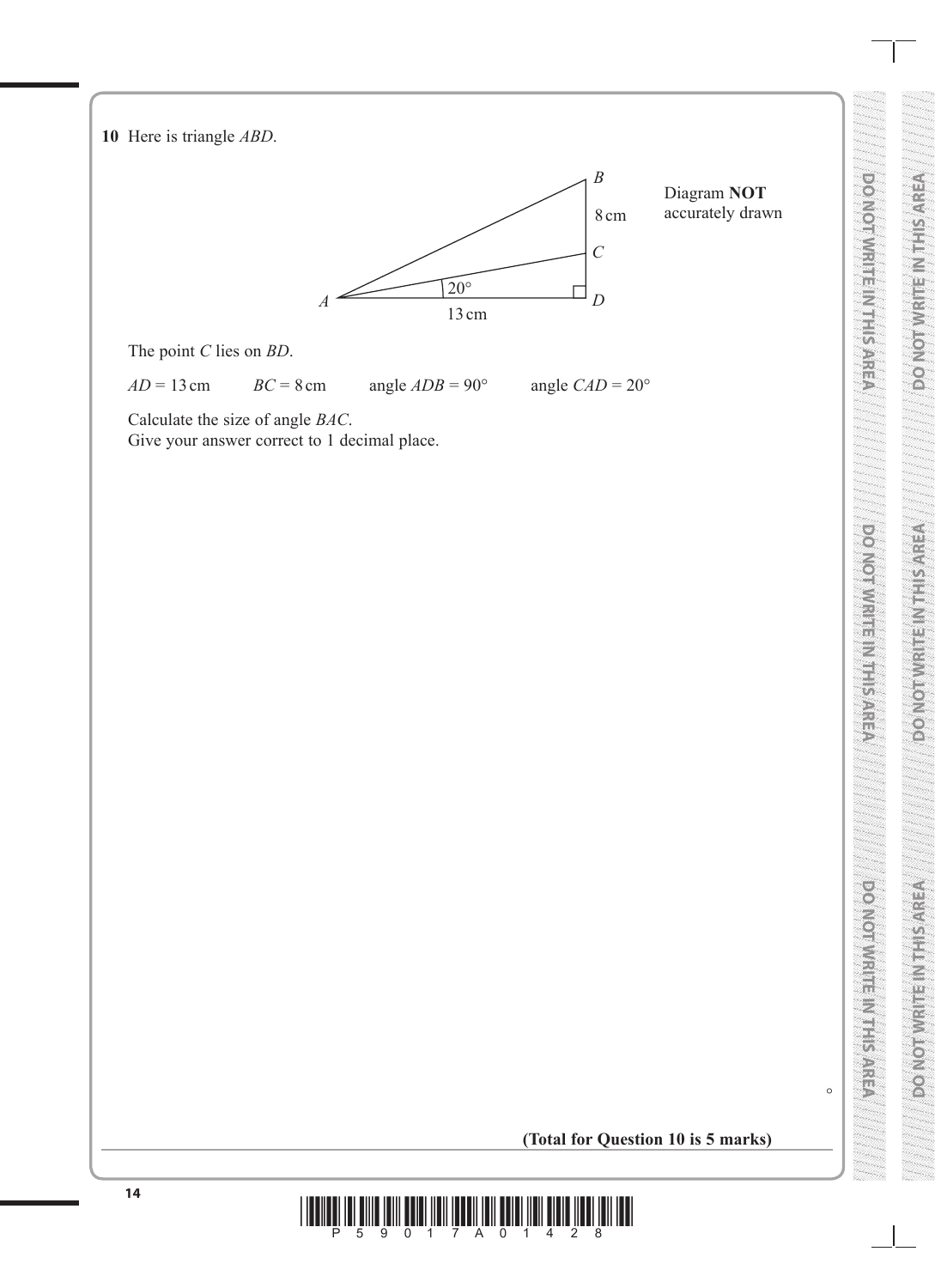

**DO NOT WRITE IN THE INTERNATIONAL PROPERTY IN THE INTERNATIONAL PROPERTY IN THE INTERNATIONAL PROPERTY IN THE** 

VENUSINEEANIMUONO

**DO NOT WRITE IN THIS AREA**

**ACCESS AND ACCESS AND LONGER** 

**DO NOT WRITE IN THIS AREA**

between the state of the state

**(Total for Question 11 is 3 marks)**

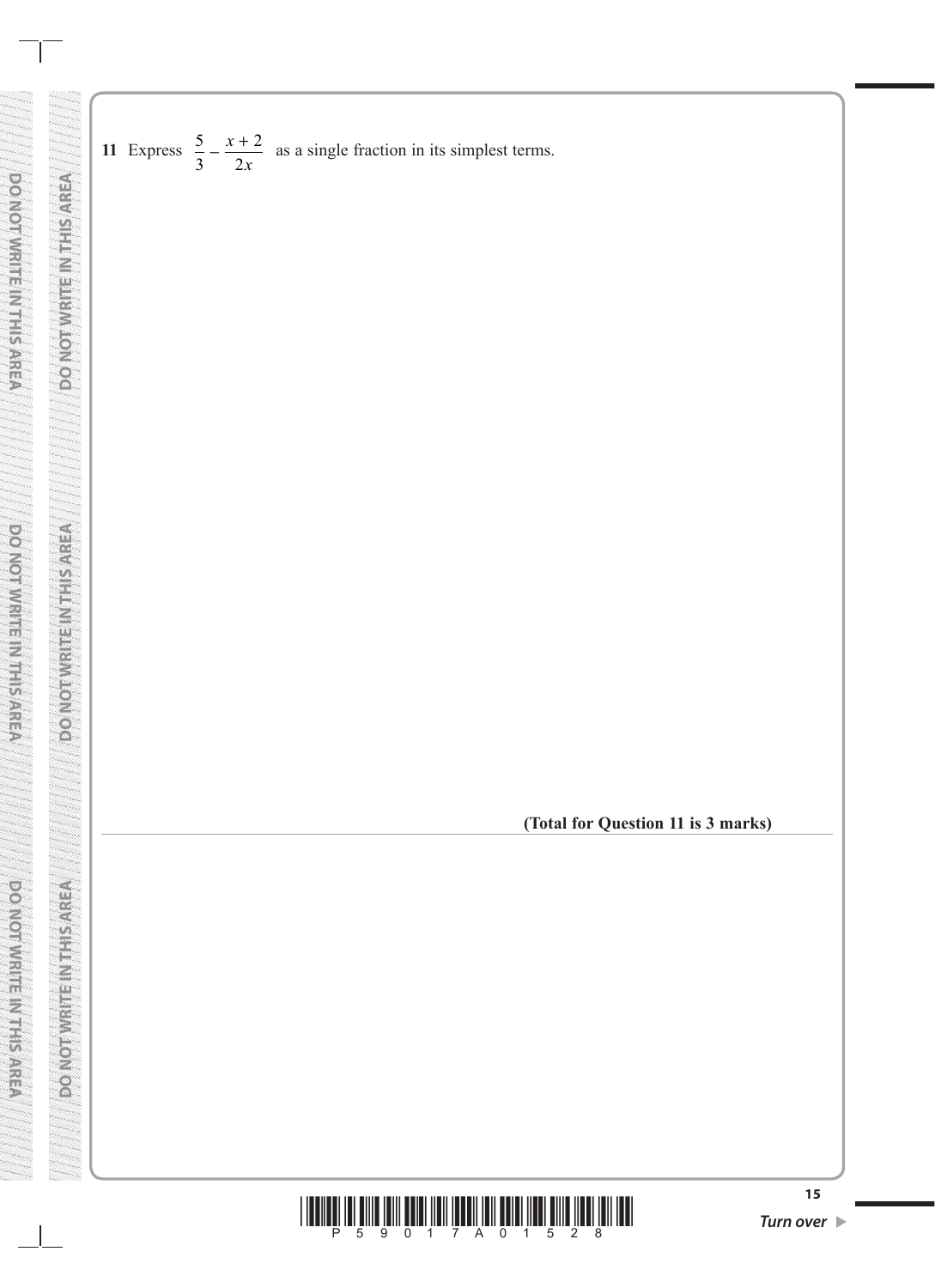**<sup>16</sup>** \*P59017A01628\* **12** The curve *C* has equation  $y = \frac{1}{2}x^3 - 9x +$ 3  $3^3 - 9x + 1$ (a) Find  $\frac{d}{dx}$ d *y x* (b) Find the range of values of *x* for which *C* has a negative gradient.

**(2)**

d d *y*  $\frac{x}{}$  = **DO NOT WRITE IN THE INTERNATIONAL PROPERTY AND INTERNATIONAL PROPERTY AND INTERNATIONAL PROPERTY AND INTERNATIONAL PROPERTY AND INTERNATIONAL PROPERTY AND INTERNATIONAL PROPERTY AND INTERNATIONAL PROPERTY AND INTERNATIONA** 

**SONO BUARE NIE SYNCO** 

**DESCRIPTION CONTROL** 

**DO NOT WRITE IN THE INTERNATIONAL PROPERTY AREA** 

**DO NOT WRITE IN THIS AREA DO NOT WRITE IN THIS AREA DO NOT WRITE IN THIS AREA**

**EDIORIAL ERIC DE L'ARAGE** 

**DO NOT WRITE IN THIS AREA**

**CONSTRUCTION** 

**(3)**

**(Total for Question 12 is 5 marks)**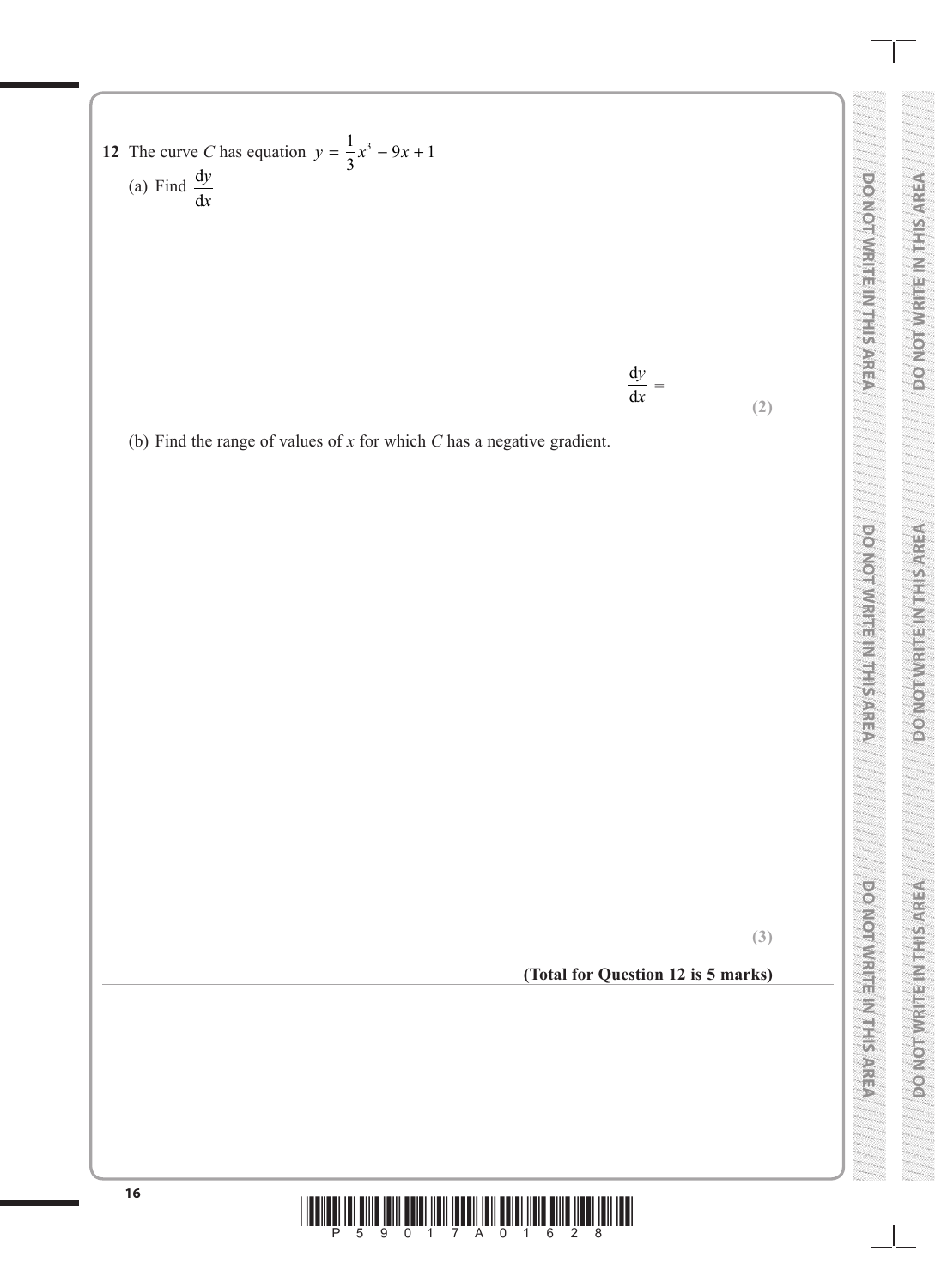**13** All the students in Year 11 at a school must study at least one of Geography (*G*), History (*H*) and Religious Studies (*R*).

In Year 11 there are 65 students.

Of these students

**DO NOT WRITE IN THE INTERNATIONAL PROPERTY OF A REAL PROPERTY OF A REAL PROPERTY OF A REAL PROPERTY OF A REAL** 

**POISE ESPECIES** 

2

 $\begin{bmatrix} 1 \\ 0 \\ 0 \\ 0 \end{bmatrix}$ 

**DO NOT WRITE IN THIS AREA**

**DO NOT WRITE IN THIS AREA AREA AREA AREA AREA DO NOT WRITE IN THIS AREA ARE** 

 $\mathcal{L}$ 

**DO NOT WRITE IN THIS AREA**

- 15 study Geography, History and Religious Studies
- 21 study Geography and History
- 16 study Geography and Religious Studies
- 30 study Geography
- 18 study only Religious Studies
- 37 study Religious Studies
- (a) Using this information, complete the Venn diagram to show the number of students in each region of the Venn diagram.



A student in Year 11 who studies both History and Religious Studies is chosen at random.

(b) Work out the probability that this student does **not** study Geography.

**(2)**

**(Total for Question 13 is 5 marks)**

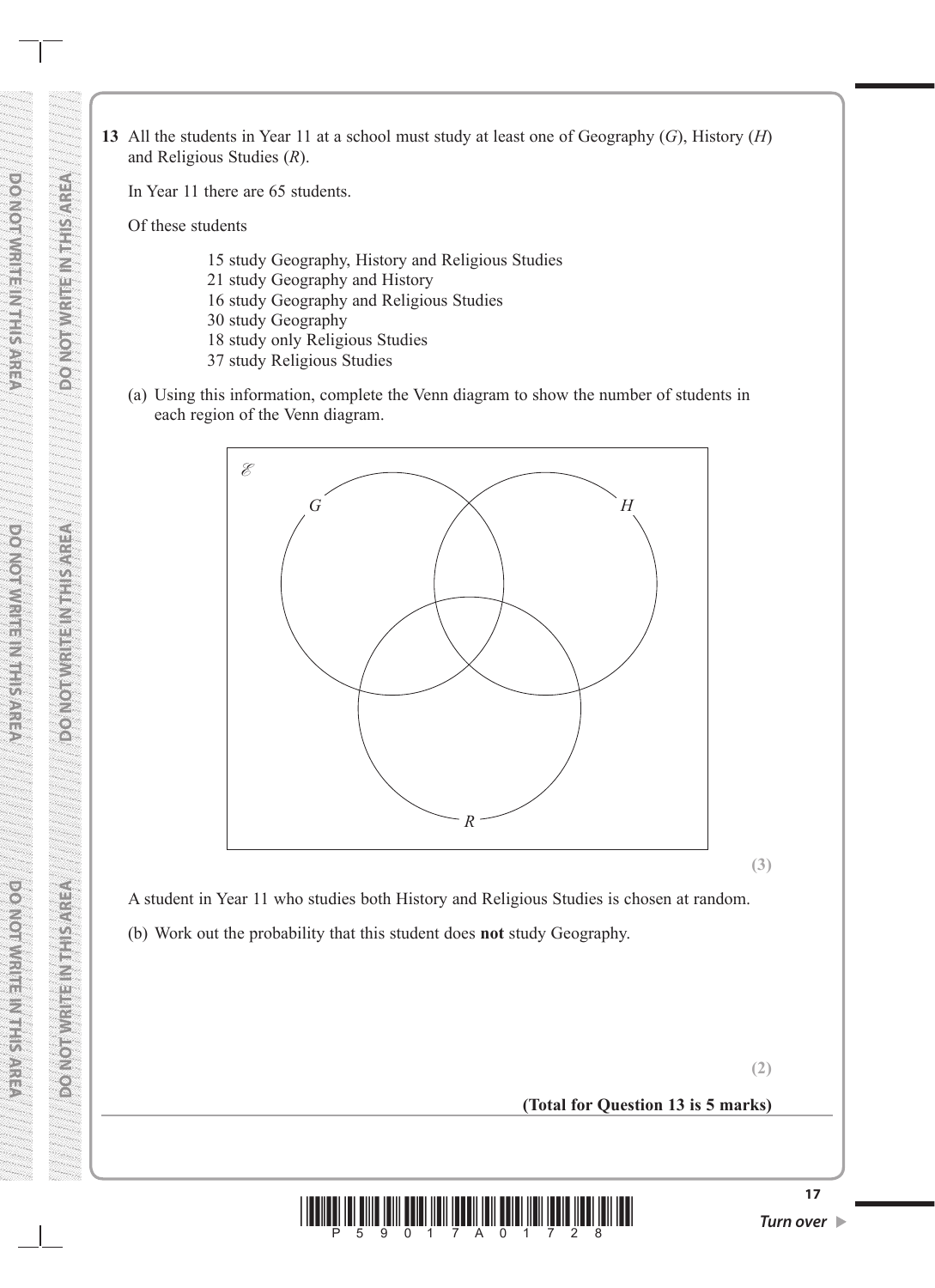**14** *T* is directly proportional to the cube of *r T* = 21.76 when *r* = 4 (a) Find a formula for *T* in terms of *r* **(3)** (b) Work out the value of *T* when  $r = 6$ **(1) (Total for Question 14 is 4 marks)**

**DO NOT WRITE IN THE INTERNATIONAL PROPERTY AND INTERNATIONAL PROPERTY AND INTERNATIONAL PROPERTY AND INTERNATIONAL PROPERTY AND INTERNATIONAL PROPERTY AND INTERNATIONAL PROPERTY AND INTERNATIONAL PROPERTY AND INTERNATIONA** 

**PERIORINAL PROPERTY** 

**SONO BUARE NIE SYNCO** 

**DO NOT WRITE IN THE INTERNATIONAL PROPERTY AREA** 

**DO NOT WRITE IN THIS AREA DO NOT WRITE IN THIS AREA DO NOT WRITE IN THIS AREA**

**EDIORIAL ERIC DE L'ARAGE** 

**DO NOT WRITE IN THIS AREA**

**POSTAGE AND ARRANGEMENT COMPANY** 

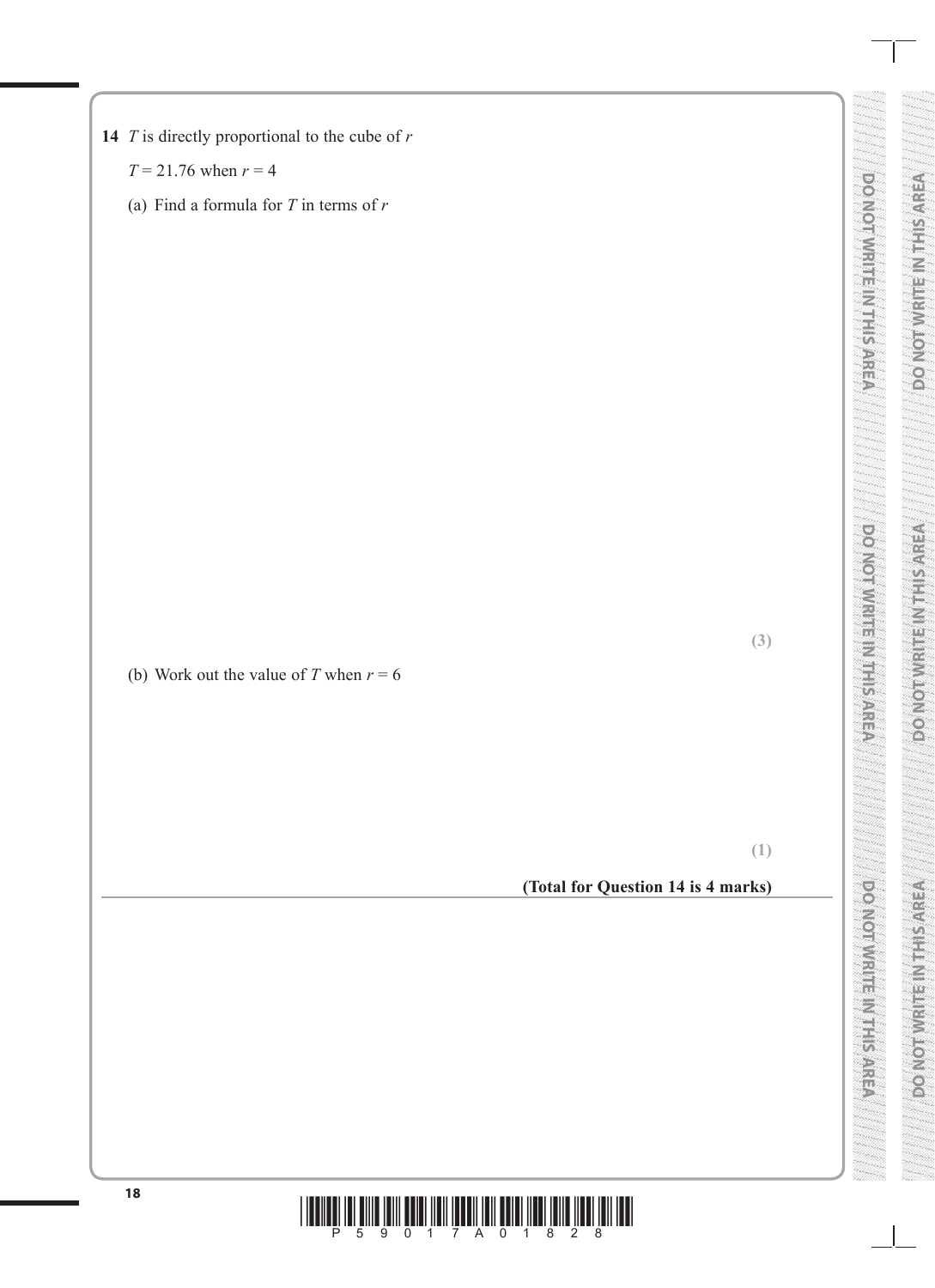**15** The total surface area of a solid hemisphere is equal to the curved surface area of a cylinder.

The radius of the hemisphere is *r* cm. The radius of the cylinder is twice the radius of the hemisphere.

Given that

**DO NOT WRITE IN THE INTERNATIONAL PROPERTY OF A REAL PROPERTY OF A REAL PROPERTY OF A REAL PROPERTY OF A REAL** 

**DO NOT WITHEIR IN 18 THEA** 

**DONOTHER MEETING** 

**DO NOT WRITE IN THIS AREA**

power weinger was sproken

**DO NOT WRITE IN THIS AREA AREA AREA AREA AREA DO NOT WRITE IN THIS AREA ARE** 

**ENGLAND MERCENT** 

**DO NOT WRITE IN THIS AREA**

**DOMORATIES AND SALE** 

volume of hemisphere : volume of cylinder = 1 :*m*

find the value of *m*.

 $m =$ 

**(Total for Question 15 is 4 marks)**

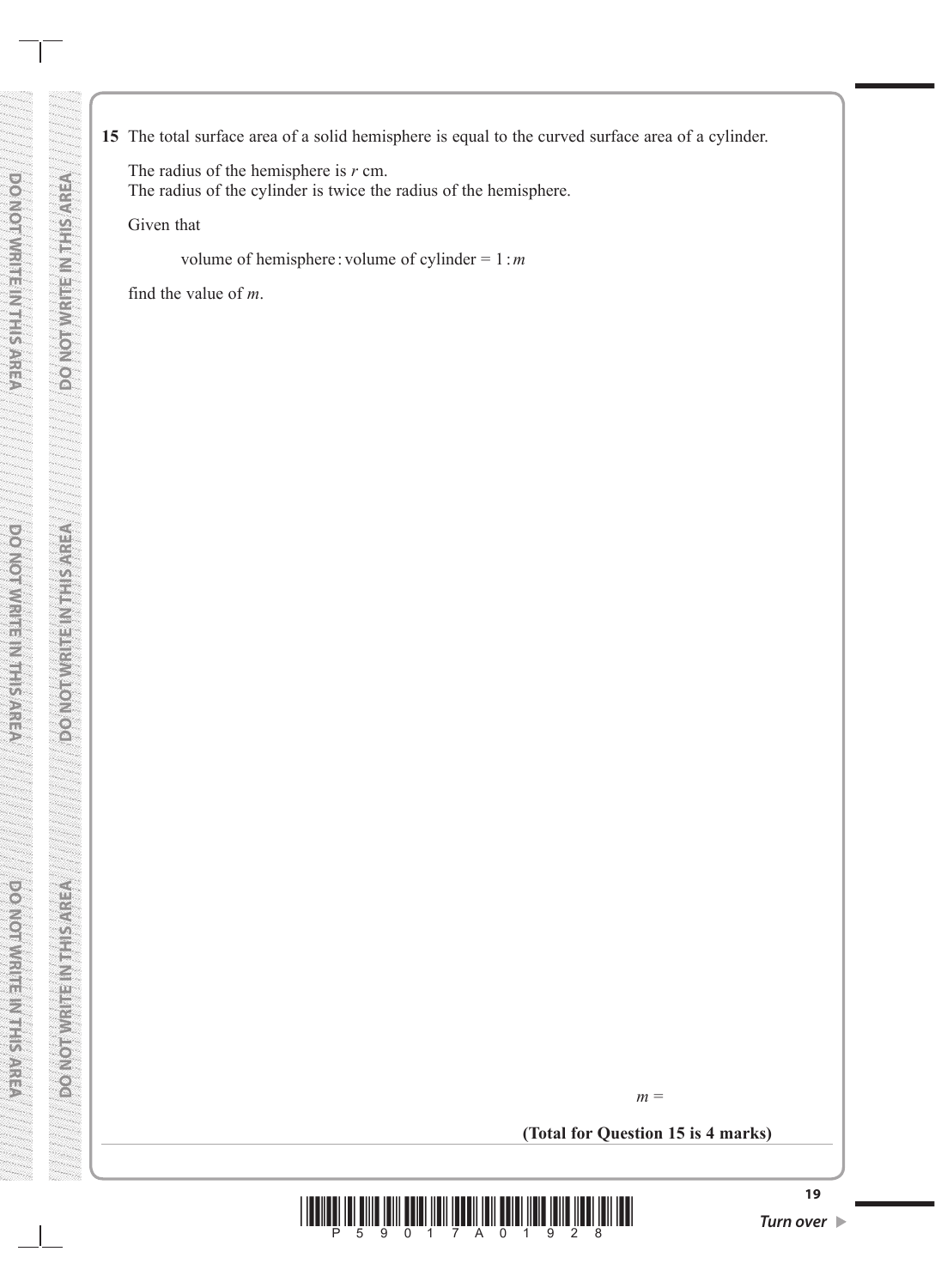**16** (a) Rationalise the denominator of  $a + \sqrt{4b}$  $a - \sqrt{4b}$ + − 4 4 where *a* is an integer and *b* is a prime number. Simplify your answer.

(b) Given that 
$$
\left(\sqrt{\frac{y}{x}}\right)^{-5} = \frac{x^m}{y^m}
$$
 where  $x \neq y$ 

find the value of *m*.

 $m =$ 

**DO NOT WRITE IN THE INTERNATIONAL PROPERTY AND INTERNATIONAL PROPERTY AND INTERNATIONAL PROPERTY AND INTERNATIONAL PROPERTY AND INTERNATIONAL PROPERTY AND INTERNATIONAL PROPERTY AND INTERNATIONAL PROPERTY AND INTERNATIONA** 

**SONO BUARE NIE SYNCO** 

**POSTERIAL CONTRACTOR** 

**DO NOT WRITE IN THE INTERNATIONAL PROPERTY AREA** 

**(3)**

**(1)**

**DO NOT WRITE IN THIS AREA DO NOT WRITE IN THIS AREA DO NOT WRITE IN THIS AREA**

**EDIORIAL ERIC DE L'ARAGE** 

**DO NOT WRITE IN THIS AREA**

**(Total for Question 16 is 4 marks)**

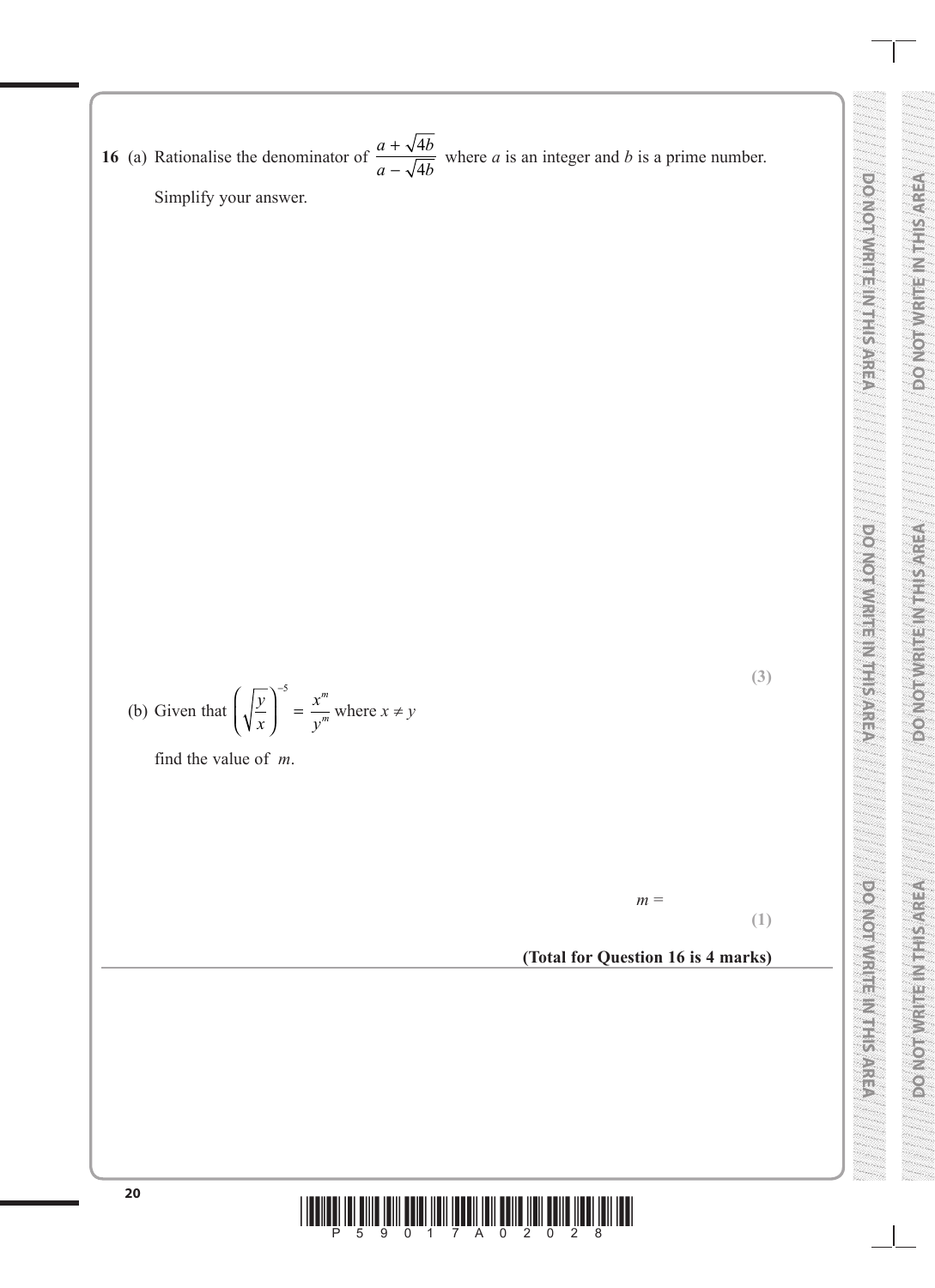**17** Here is triangle *ABC*.

**DO NOT WRITE IN THE INTERNATIONAL PROPERTY OF A REAL PROPERTY OF A REAL PROPERTY OF A REAL PROPERTY OF A REAL** 

**DO NOT MISTER NEWS AREA** 

**DONOINTENTENT DE NOTE** 

**DO NOT WRITE IN THIS AREA**

DONOIMENTER VIEWS

**DO NOT WRITE IN THIS AREA AREA AREA AREA AREA DO NOT WRITE IN THIS AREA ARE** 

**VERTICAL PROPERTY AND CONTROL** 

**DO NOT WRITE IN THIS AREA**

**DOMORATIES AND SALE** 

VECTIVE REPORT OF CONCORD



Calculate the value of *x*. Give your answer correct to 3 significant figures.

**(Total for Question 17 is 5 marks)**

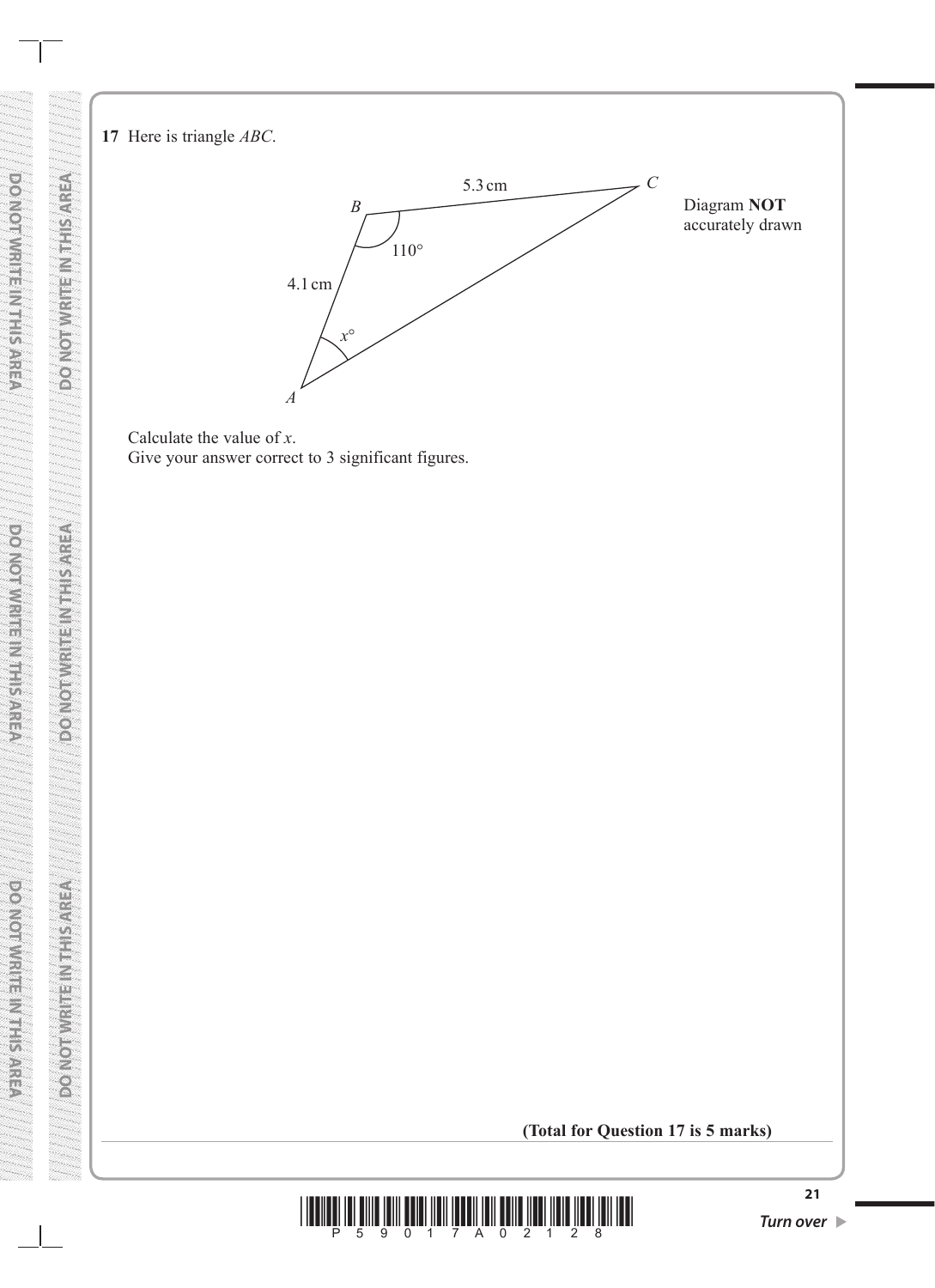

**DO NOT WRITE IN THIS AREA DO NOT WRITE IN THIS AREA DO NOT WRITE IN THIS AREA**

**VERVOLUTION: HELPHOTONICA** 

**DOMORATION** SENTER

**AERIA 21HT VIETIN 1880 OG** 

**22 1022 1022 10222 10222 10222 10222 10222 10222 10222 10222 10222 1022 1022 1022 1022 1022 1022 1022 1022 1022 1022 1022 1022 1022 1022 1022 1022 1022 1022 1022**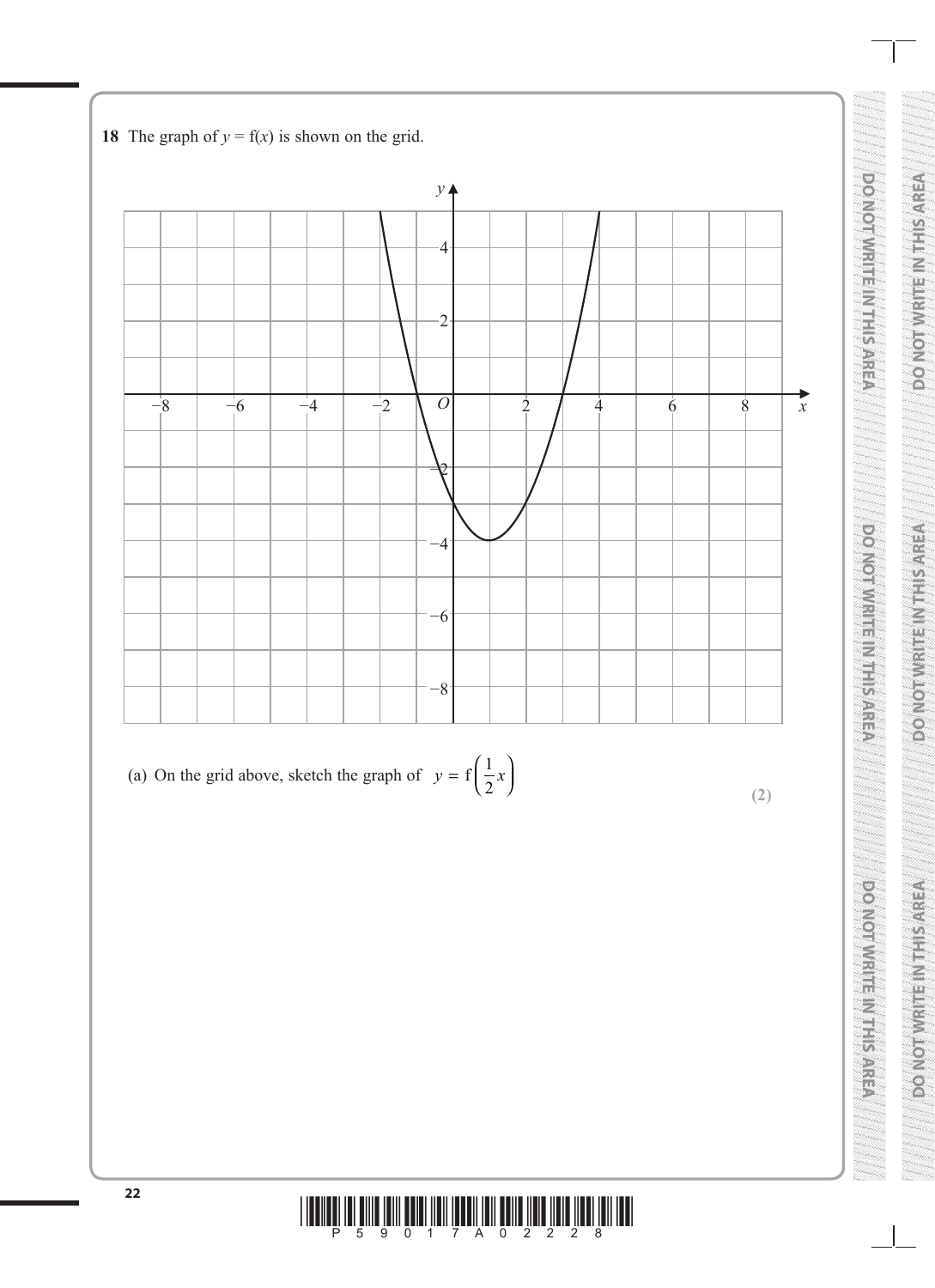

**DO NOT WRITE IN THE INTERNATIONAL PROPERTY OF A REAL PROPERTY OF A REAL PROPERTY OF A REAL PROPERTY OF A REAL** 

**VENTOSITING ESTAN OG DOG** 

**DO NOT WITHE MEET AREA** 

**DO NOT WRITE IN THIS AREA**

porcellistic property

**DO NOT WRITE IN THIS AREA AREA AREA AREA AREA DO NOT WRITE IN THIS AREA ARE** 

**ACCESS AND ACCESS AND LONGER** 

**DO NOT WRITE IN THIS AREA**

**DONOIN, RESISTENCE**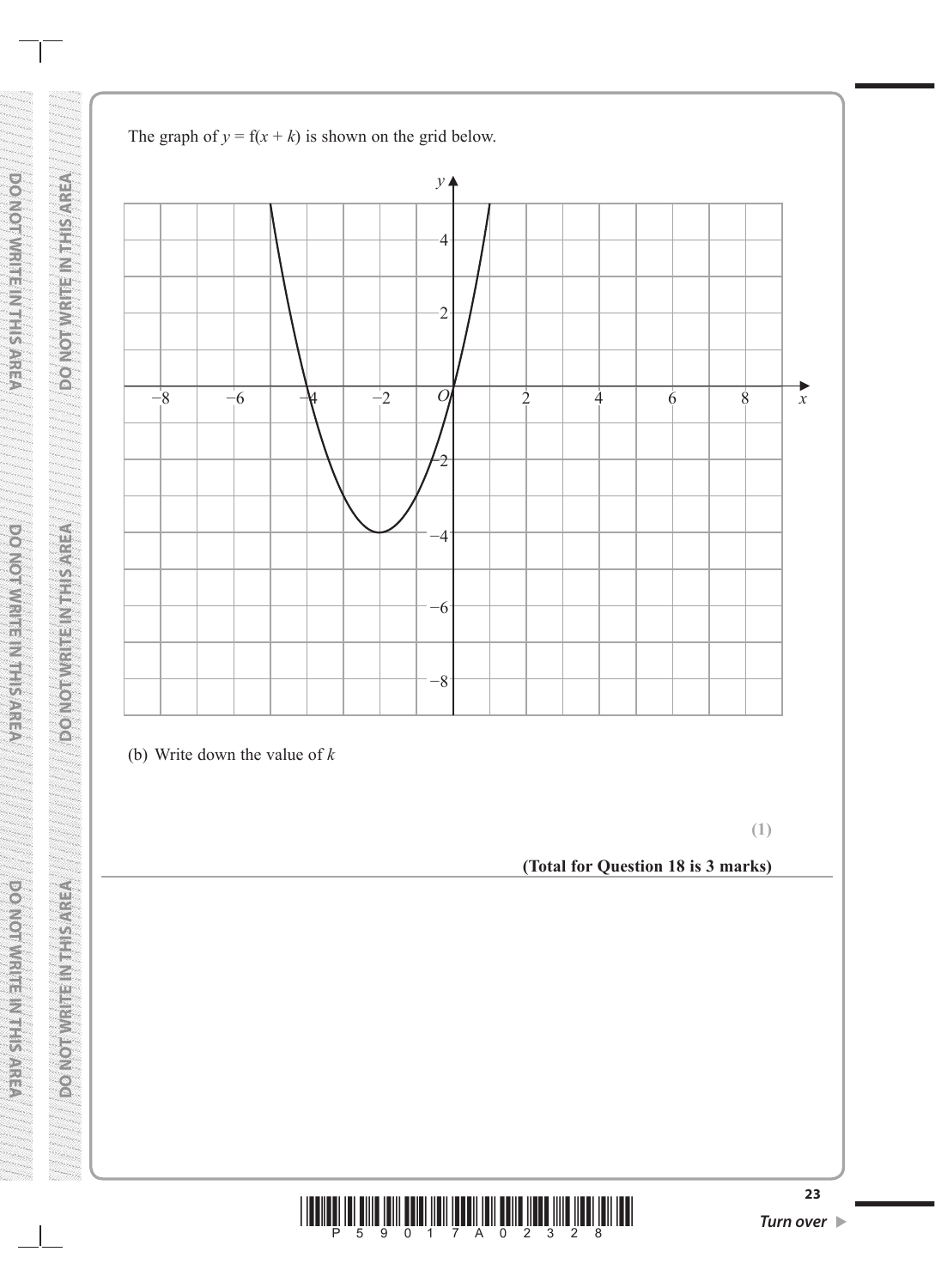**19** g is the function with domain  $x \ge -3$  such that  $g(x) = x^2 + 6x$ 

(a) Write down the range of  $g^{-1}$ 

(b) Express the inverse function  $g^{-1}$  in the form  $g^{-1}$ :  $x \mapsto \dots$ 

 $g^{-1}$  :  $x \mapsto$ 

**(4)**

**DO NOT WRITE IN THE INTERNATIONAL PROPERTY AND INTERNATIONAL PROPERTY AND INTERNATIONAL PROPERTY AND INTERNATIONAL PROPERTY AND INTERNATIONAL PROPERTY AND INTERNATIONAL PROPERTY AND INTERNATIONAL PROPERTY AND INTERNATIONA** 

**REPRESEDING ESPARED VIOLOGIA** 

**POIS PRISE REFERENCE** 

**(1)**

**DO NOT WRITE IN THE INTERNATIONAL PROPERTY AREA** 

**DO NOT WRITE IN THIS AREA DO NOT WRITE IN THIS AREA DO NOT WRITE IN THIS AREA**

**DO NOT WRITE IN THIS AREA**

**(Total for Question 19 is 5 marks)**

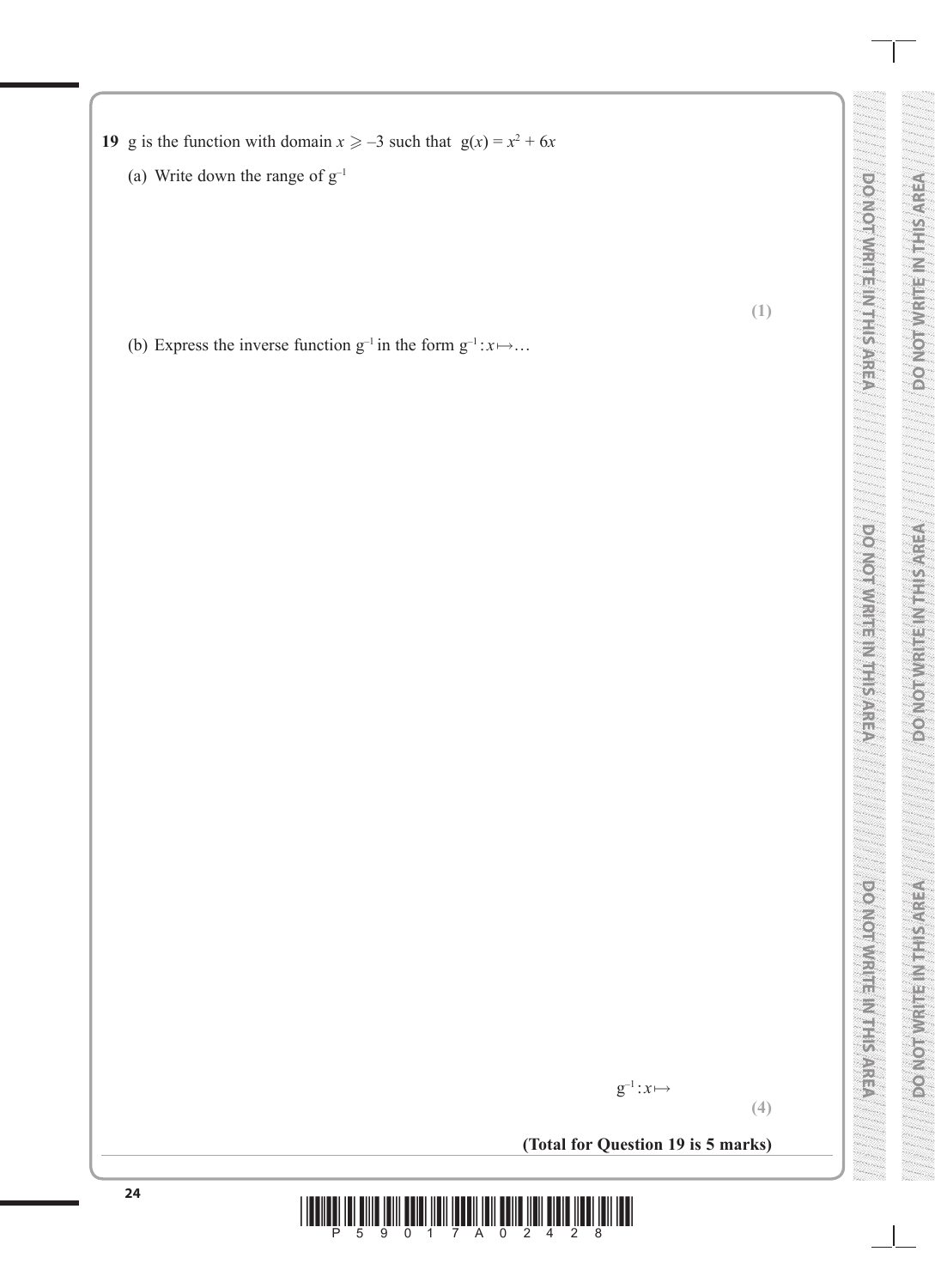**20** A bowl contains *n* pieces of fruit. Of these, 4 are oranges and the rest are apples.

Two pieces of fruit are going to be taken at random from the bowl.

The probability that the bowl will then contain  $(n-6)$  apples is  $\frac{1}{2}$ 3

Work out the value of *n* Show your working clearly.

**DO NOT WRITE IN THE INTERNATIONAL PROPERTY IN THE INTERNATIONAL PROPERTY IN THE INTERNATIONAL PROPERTY IN THE** 

**DO NOT WITHEIR IN 18 THEA** 

**DONOTHER MEETING** 

**DO NOT WRITE IN THIS AREA**

power weinger was sproken

**DO NOT WRITE IN THIS AREA AREA AREA AREA AREA DO NOT WRITE IN THIS AREA ARE** 

**DO NOT WRITE IN THIS AREA**

**DOMORATIES AND SALE** 

**(Total for Question 20 is 6 marks)**

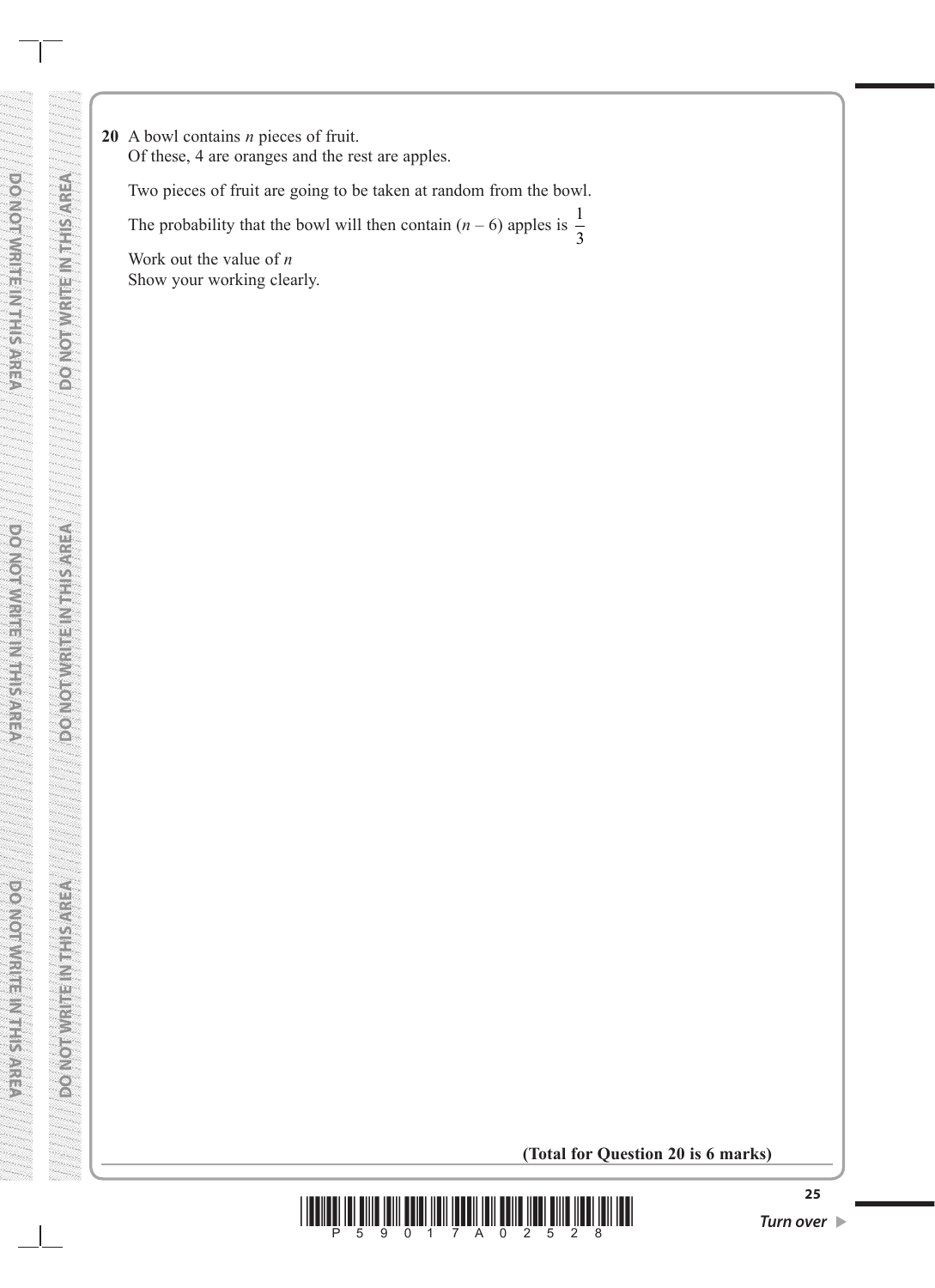

Prove that the common difference of the sequence is 12

**(Total for Question 21 is 4 marks)**

**DO NOT WRITE IN THE INTERNATIONAL PROPERTY AND INTERNATIONAL PROPERTY AND INTERNATIONAL PROPERTY AND INTERNATIONAL PROPERTY AND INTERNATIONAL PROPERTY AND INTERNATIONAL PROPERTY AND INTERNATIONAL PROPERTY AND INTERNATIONA** 

**SONO BUARE NIE SYNCO** 

**POIS PRISE REFERENCE** 

**DO NOT WRITE IN THE INTERNATIONAL PROPERTY AREA** 

**DO NOT WRITE IN THIS AREA DO NOT WRITE IN THIS AREA DO NOT WRITE IN THIS AREA**

**EDIORIAL ERIC DE L'ARAGE** 

**DO NOT WRITE IN THIS AREA**

**TOTAL FOR PAPER IS 100 MARKS**

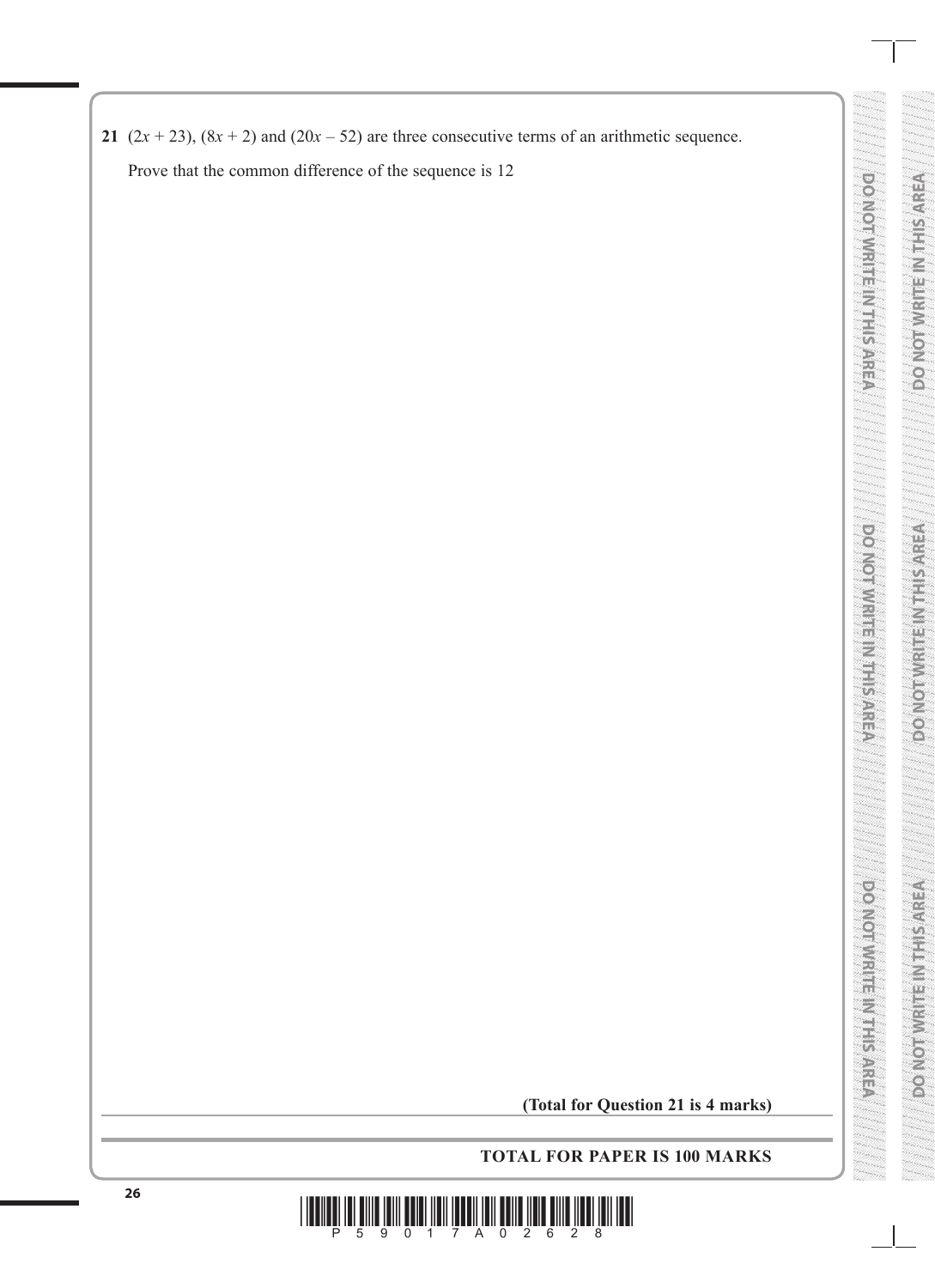## **<sup>27</sup>** \*P59017A02728\*

## **BLANK PAGE**

# **DO NOTWRITE IN INSTRU** DO NOT WRITE IN THIS AREA **DO NOT WRITE IN THE INTERNATIONAL PROPERTY IN THE INTERNATIONAL PROPERTY IN THE INTERNATIONAL PROPERTY IN THE DO NOI WRITEIRIANS AREA DO NOT WRITE INTER-AREA**

 $\overline{\phantom{a}}$ 

**DO NOT WRITE IN THIS AREA**

**DO NOT WRITE IN THIS AREA AREA AREA AREA AREA DO NOT WRITE IN THIS AREA ARE** 

DO NOT VRITEINITI ISAREA

**DO NOT WRITE IN THIS AREA**

DO NOT WATER IN THIS AREA